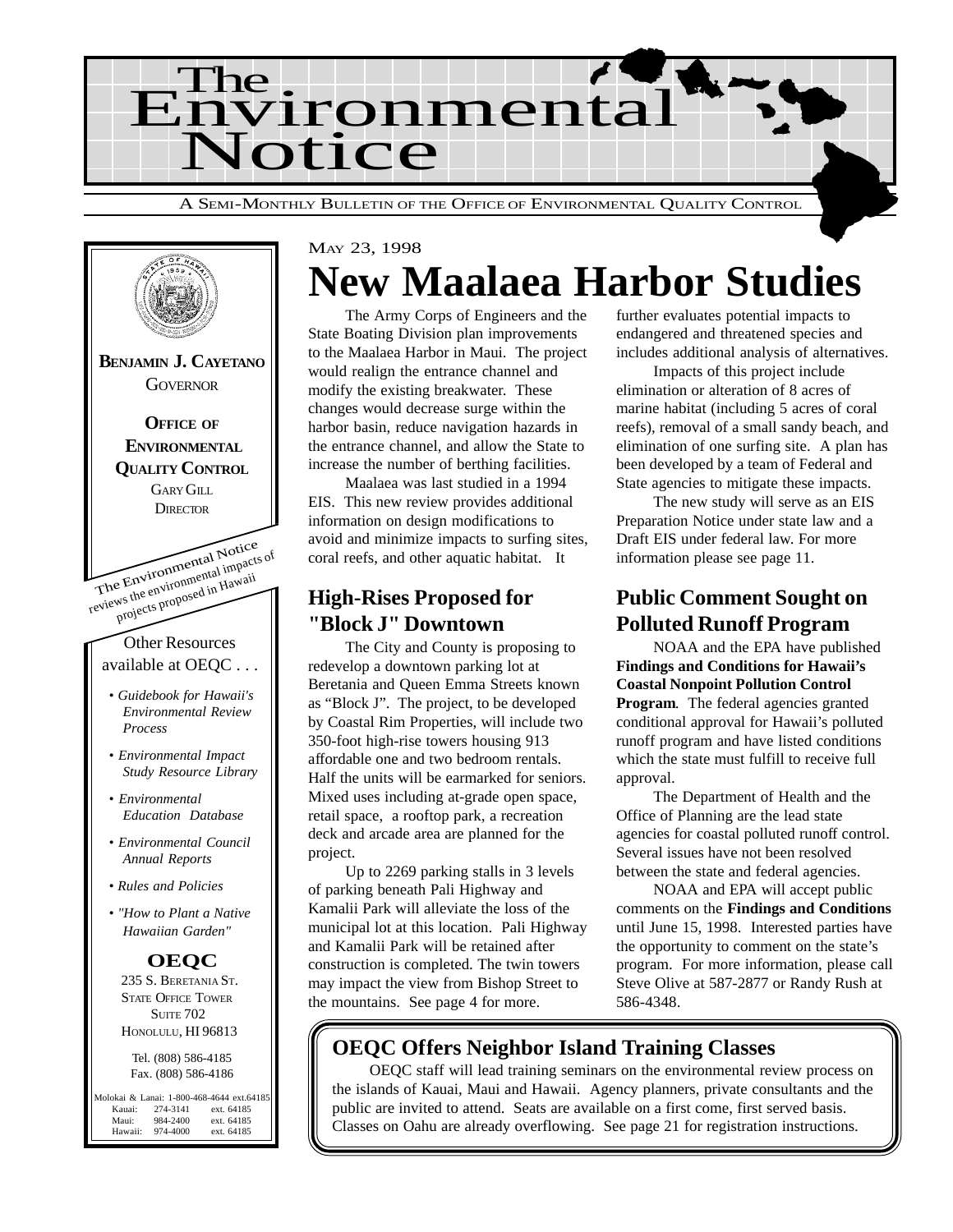# Table of Contents

MAY 23, 1998

# **1** [Oahu Notices](#page-2-0)

| <b>Draft Environmental Assessments</b>                             |
|--------------------------------------------------------------------|
|                                                                    |
| <b>Final Environmental Assessments/</b>                            |
| <b>Findings of No Significant Impacts (FONSI)</b>                  |
|                                                                    |
| (3) Ocean Pointe Common Area Facility (Special Management Area). 4 |
| <b>Environmental Impact Statement Preparation Notices</b>          |
|                                                                    |
| <b>National Environmental Policy Act (NEPA)</b>                    |
| (5) Removal and Installation of Shoreside Shuttle Boat Dock        |
| at the Arizona Memorial (Environmental Assessment) 5               |
| (6) Agriculturally-Based Bioremediation Demonstration              |
|                                                                    |
| (7) James Campbell National Wildlife Refuge Addition 7             |
| <b>Previously Published Projects Pending Public Comments</b>       |
|                                                                    |

[Draft Environmental Impact Statements .............................................. 8](#page-7-0)

# 3 **Maui Notices**

## **Draft Environmental Assessments** [\(1\) Mauka Water Bottling Facility and Associated Residential Lots .....9](#page-8-0) **Final Environmental Assessments/ Findings of No Significant Impacts (FONSI)** [\(2\) Hana Highway Improvements at Milepost 14.39 .......................... 10](#page-9-0) (3) Waiohuli Tank Replacement [........................................................ 10](#page-9-0) **Environmental Impact Statement Preparation Notices** [\(4\) Ma'alaea Harbor for Light-Draft Vessels ...................................... 11](#page-10-0) **National Environmental Policy Act (NEPA)** [\(5\) Honoapiilani Highway Widening \(Kaanapali Parkway](#page-11-0) to Honokowai Stream) ................................................................ 12 **Previously Published Projects Pending Public Comments** [Draft Environmental Assessments .................................................... 12](#page-11-0)

## 2 **Molokai Notices**

**Previously Published Projects Pending Public Comments** [Draft Environmental Assessments .................................................... 13](#page-12-0)

# 6 **Hawaii Notices**

| <b>Draft Environmental Assessments</b>                       |  |
|--------------------------------------------------------------|--|
|                                                              |  |
|                                                              |  |
| <b>Previously Published Projects Pending Public Comments</b> |  |
| <b>Acceptance Notices</b>                                    |  |
|                                                              |  |

# 7 **[Kauai Notices](#page-15-0)**

| <b>Final Environmental Assessments/</b>                      |  |
|--------------------------------------------------------------|--|
| <b>Findings of No Significant Impacts (FONSI)</b>            |  |
|                                                              |  |
| <b>Previously Published Projects Pending Public Comments</b> |  |

[Draft Environmental Assessments .................................................... 16](#page-15-0)

## **Shoreline Notices**

## **[Pollution Control Permits](#page-16-0)**

## **[Conservation District Notices](#page-18-0)**

| Consolidation and Resubdivision of Two Parcels in the |  |
|-------------------------------------------------------|--|
|                                                       |  |

### **Federal Notices**

| Competition for \$2.0 Million in Native Hawaiian Environmental    |  |
|-------------------------------------------------------------------|--|
|                                                                   |  |
|                                                                   |  |
|                                                                   |  |
| Proposed Direct Final Rule on Used Oil and Hazardous Waste  20    |  |
| Permit to Relocate Eggs of Eretmochelys imbricata, Maui Hawksbill |  |
|                                                                   |  |
| Critical Habitat is Low Priority in New Listing Guidance for      |  |
|                                                                   |  |
|                                                                   |  |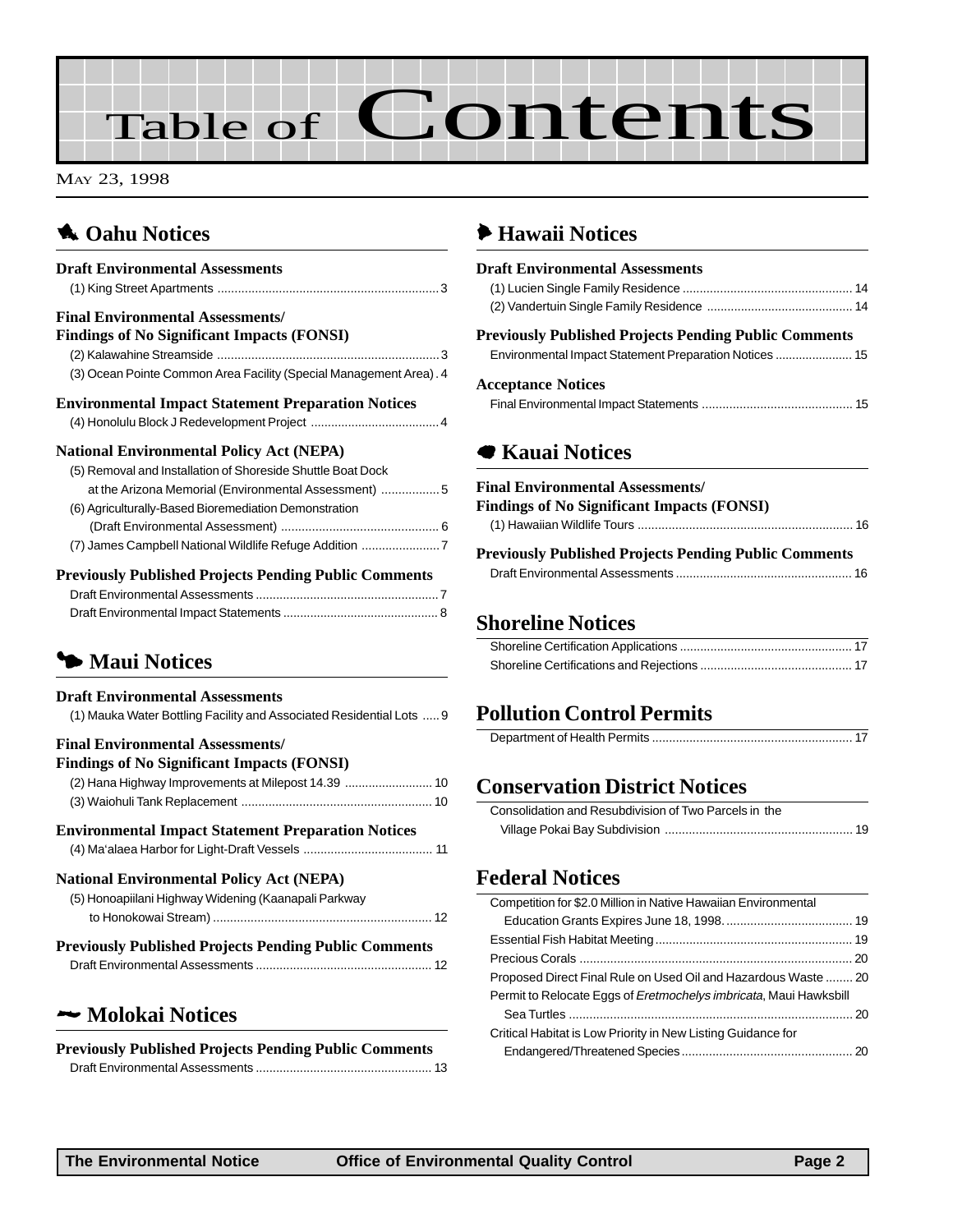#### <span id="page-2-0"></span>MAY 23, 1998 **Oahu Notices Draft Environmental Assessments** 1 **(1) King Street Apartments District**: Honolulu **TMK** $\cdot$  2-3-12:44 **Applicant**: Hawaii Housing Development Corporation 725 Kapiolani Boulevard, Suite C-103 Honolulu, Hawaii 96813 Contact: Gary Furuta (596-2120) **Approving Agency/Accepting Authority**: Housing Finance and Development Corporation 677 Queen Street, Suite 300 Honolulu, Hawaii 96813 Contact: Jan Takahashi (587-0528) **Public Comment Deadline**: June 22, 1998  $3/2$   $\leq$   $4$   $2$ **5 6 7 1**

**Status:** DEA First Notice pending public comment. Address comments to the applicant with copies to the approving agency or accepting authority and OEQC. **Permits**

**Required**: CUP2, building, grading

The proposed project is intended to provide affordable rental housing units to low income elderly in the urban core area of the Makiki/McCully district in the City and County of Honolulu.

The site is located at the corner of South King and Alder Streets and is currently occupied by a Texaco service station. The service station will be removed and the site prepared for an eight story mid-rise structure of concrete and masonry extending to a building height of 71 ft. to roof level. The project will provide 91 one-bedroom rental units for elderly, over the age of 62 and determined to be low-income according to HUD criteria.

The project will also include a main lobby and multipurpose room located at the ground floor. Each of the seven dwelling floors is planned to have a lounge or storage/laundry area, and up to thirteen typical one-bedroom units of approximately 396 sq. ft. each.

The site will include 30 parking stalls for residents, staff and guests, as well as approximately 5,000 sq. ft. of private park areas with picnic tables, shaded rest areas and space for individual gardening.

# **Final Environmental Assessments/Findings of No Significant Impacts (FONSI)**



## **(2) Kalawahine Streamside**

| District:<br>TMK: | Honolulu<br>2-4-34:08 (por.), 09 (por.), 11 & 22; 2-4-<br>39:01 & 02; 2-4-40:01; 2-4-42:01 (por.) &                                                                                                  |
|-------------------|------------------------------------------------------------------------------------------------------------------------------------------------------------------------------------------------------|
| Applicant:        | 37<br>Department of Hawaiian Home Lands and<br>Kamehameha Investment Corporation<br>(agent for DHHL)<br>567 South King Street, Suite 600<br>Honolulu, Hawaii 96813<br>Contact: Elton Wong (535-3523) |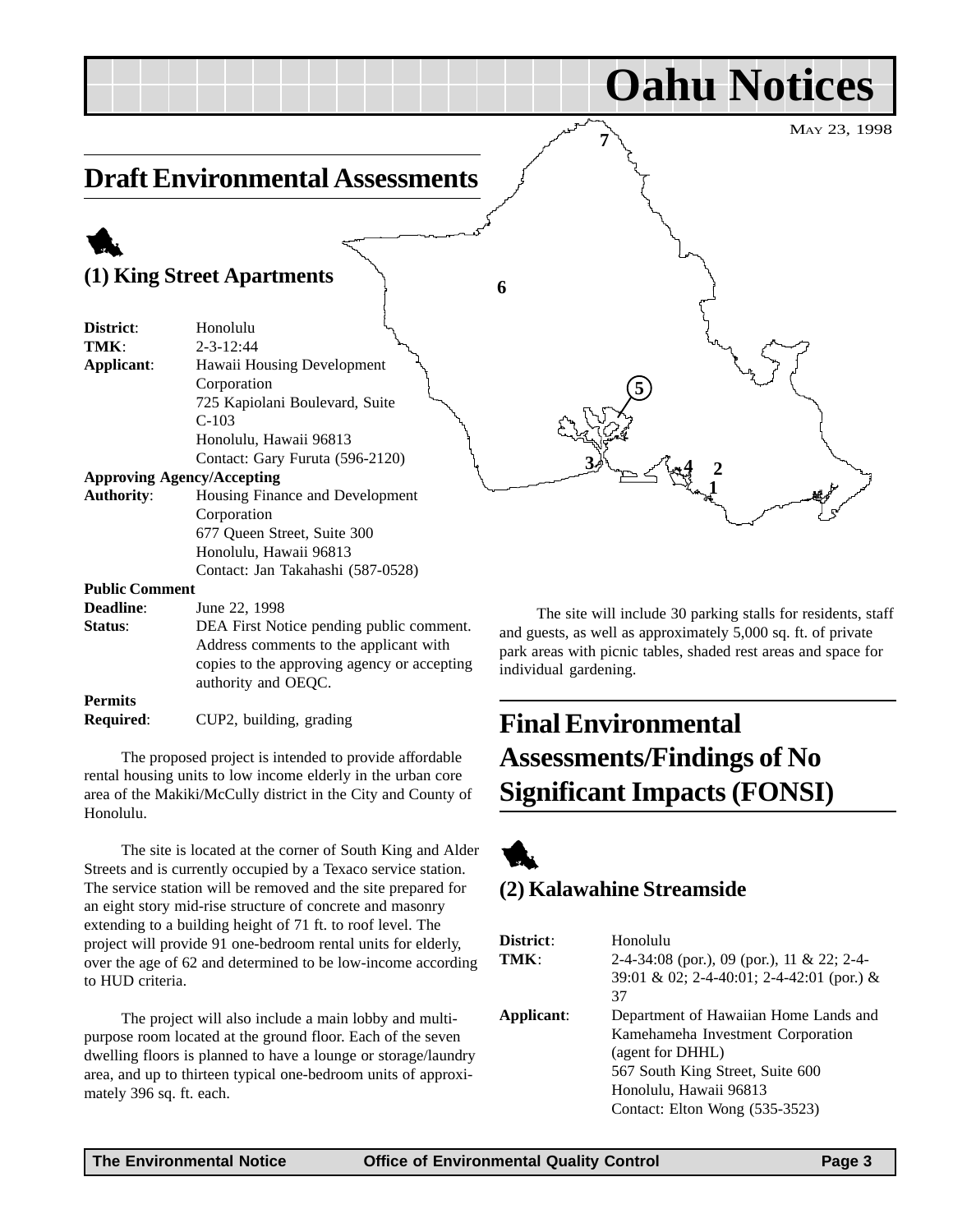# <span id="page-3-0"></span>**Oahu Notices**

#### MAY 23, 1998

#### **Approving Agency/Accepting**

|                         | 1                                                        |
|-------------------------|----------------------------------------------------------|
| <b>Authority:</b>       | Department of Hawaiian Home Lands                        |
|                         | P.O. Box 1879                                            |
|                         | Honolulu, Hawaii 96805                                   |
|                         | Contact: Michele Otake (587-6451)                        |
| Consultant:             | <b>PBR Hawaii</b>                                        |
|                         | Pacific Tower, Suite 650                                 |
|                         | 1001 Bishop Street                                       |
|                         | Honolulu, Hawaii 96813                                   |
|                         | Contact: Yukie Ohashi (521-5631)                         |
| <b>Public Challenge</b> |                                                          |
| Deadline:               | June 22, 1998                                            |
| Status:                 | FEA/FONSI issued, project may proceed.                   |
| <b>Permits</b>          | NPDES, Section 404 Nationwide permit,                    |
| <b>Required:</b>        | water supply, handicap accessibility, sewer,<br>roadways |

The project site, in Papakolea within the City and County of Honolulu, is bounded by adjacent residential properties in the Department of Hawaiian Home Lands (DHHL) Papakolea Residence Lots. The development area is approximately 15 acres of a 26.5-acre site.

The Conceptual Master Plan for the project include 95 dwelling units which include 27 single-family and 68 duplexfamily homes. Lots will range from 3,750 square feet to approximately 18,000 square feet. The housing will be made available to qualified native Hawaiians who are currently on the DHHL wait-list.

A mauka-makai linear parkway system includes a trail linking the mauka and makai areas of the site along the intermittent Kanaha Stream and will terminate at the Board of Water Supply lot at the makai end of the project. The BWS lot will be grassed and will serve as passive open space until some time in the future when BWS develops the site.

Vehicular access to the project will be through a new extension of Kapahu Street in the Kewalo area of Papakolea. The construction of the roadway extension would affect an existing Hawaiian Home Lands lessee in the Papakolea Residence Lots and will also require a box culvert across Kanaha Stream. Pedestrian access to the parkway system is through the existing unimproved Iaukea Street crossing onto the property.

Construction is projected to commence in the fall of 1998; completion is scheduled for spring of 2000. The first homes are anticipated to be occupied in late 1999. The estimated development cost of the project is \$26 million.



# **(3) Ocean Pointe Common Area Facility (Special Management Area)**

| District:                         | Ewa                                    |  |
|-----------------------------------|----------------------------------------|--|
| TMK:                              | $9 - 1 - 11$ : 1 & 2                   |  |
| Applicant:                        | Haseko Homes                           |  |
|                                   | 820 Mililani Street                    |  |
|                                   | Honolulu, Hawaii 96813                 |  |
|                                   | Contact: Paul Jordan (599-1444)        |  |
| <b>Approving Agency/Accepting</b> |                                        |  |
| <b>Authority:</b>                 | City and County of Honolulu            |  |
|                                   | Department of Land Utilization         |  |
|                                   | 650 South King Street, 7th floor       |  |
|                                   | Honolulu, Hawaii 96813                 |  |
|                                   | Contact: Dana Teramoto (523-4648)      |  |
| <b>Public Challenge</b>           |                                        |  |
| Deadline:                         | June 22, 1998                          |  |
| Status:                           | FEA/FONSI issued, project may proceed. |  |
| <b>Permits</b>                    |                                        |  |
| <b>Required:</b>                  | SMA, grading, sewer connection         |  |

The applicant proposes to construct an open pavilion, recreation center, pool, caretaker's cottage, a fence and gates.

A caretaker's cottage, guest quarters and storage structures currently exist on the property. These structures will be demolished prior to construction of the new structures.

The applicant will apply for a Minor (Shoreline) Structure permit for a fence and gates proposed within the shoreline setback area.

# **Environmental Impact Statement Preparation Notices**



## **(4) Honolulu Block J Redevelopment Project**

**District**: Honolulu **TMK**: 2-1-09:18 and 27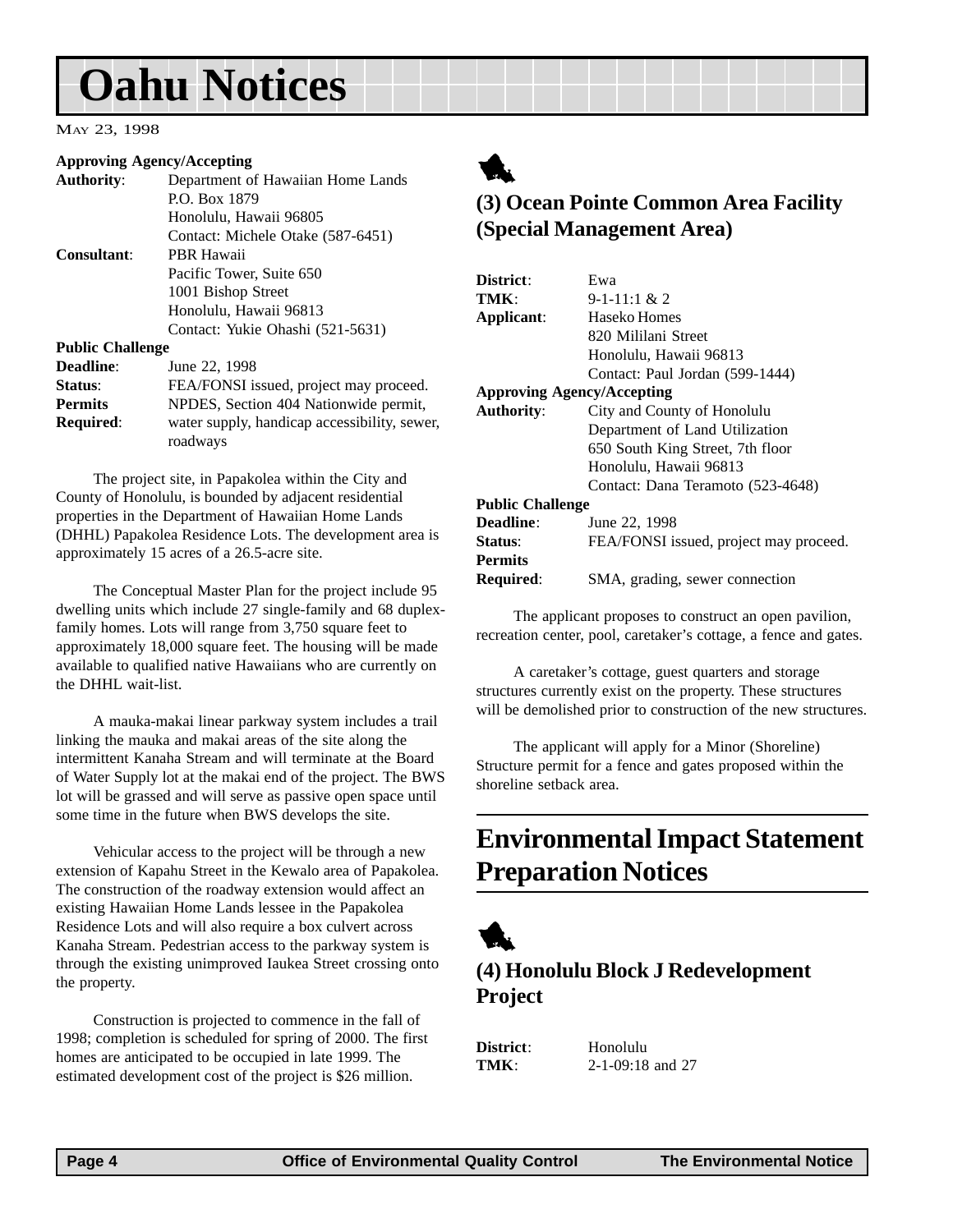<span id="page-4-0"></span>

| Applicant:            | City and County of Honolulu              |
|-----------------------|------------------------------------------|
|                       | Department of Housing and Community      |
|                       | Development                              |
|                       | 650 South King Street                    |
|                       | Honolulu, Hawaii 96813                   |
|                       | Contact: Darwin Hamamoto (523-4360)      |
|                       | <b>Approving Agency/Accepting</b>        |
|                       |                                          |
| <b>Authority:</b>     | City and County of Honolulu              |
|                       | <b>Planning Department</b>               |
|                       | 650 South King Street                    |
|                       | Honolulu, Hawaii 96813                   |
|                       | Contact: Patrick Onishi (523-4713)       |
| <b>Consultant:</b>    | Wilson Okamoto & Associates, Inc.        |
|                       | 1907 South Beretania Street, Suite 400   |
|                       | Honolulu, Hawaii 96826                   |
|                       | Contact: Earl Matsukawa (946-2277)       |
| <b>Public Comment</b> |                                          |
| <b>Deadline:</b>      | June 22, 1998                            |
| <b>Status:</b>        | EISPN First Notice pending public com-   |
|                       | ment. Address comments to the applicant  |
|                       | with copies to the approving agency or   |
|                       |                                          |
|                       | accepting authority, the consultant and  |
|                       | OEQC.                                    |
| Permits               | Air emissions, NPDES, HRS-6E, ROW,       |
| Required:             | CUP-1, Special District design, grading, |
|                       | drainage, building, 201E-HRS exemptions  |

The City and County of Honolulu Department of Housing and Community Development proposes to lease City property for the development of a mixed-use affordable rental residential and retail complex in Downtown Honolulu. Coastal Rim Properties, Inc. will develop the property. The Block J Redevelopment Project is proposed for a portion of the block bounded by Beretania, Queen Emma, Kukui, and Fort Streets and bisected by Pali Highway. The project site encompasses approximately 168,000 square feet, including an approximately 35,000-square foot portion of Pali Highway which bisects the site. Major elements of the project include approximately 913 affordable rental units located within two high-rise towers, approximately 100,000 square feet of retail space, and approximately 1,896 parking stalls within three underground levels.

Two project alternatives are assessed in this EIS Preparation Notice. The project components remain the same for both Alternatives, except as indicated below:

Alternative 1: This Alternative encompasses only the approximately 138,000-square foot site bounded by Beretania, Queen Emma and Kukui Streets and the Kamalii Park parcel, including the approximately 35,000-square foot portion of Pali Highway adjacent to the site. The three levels of underground parking would extend beneath the approximately 35,000-square foot segment of Pali Highway.

MAY 23, 1998

Alternative 2: In addition to the Alternative 1 project site, this Alternative also encompasses the approximately 30,276-square foot Kamalii Park parcel located between Pali Highway and Fort Street. In this Alternative, the three levels of underground parking would extend from beneath Pali Highway to beneath the Kamalii Park parcel. This would provide an additional approximately 373 parking stalls for a total of approximately 2,269 stalls. The existing Kamalii Park would remain as open space and enhanced in conjunction with the Block J Redevelopment Project.

Construction of the proposed project is anticipated to commence by the beginning of 1999 with completion estimated by Fall 2001. The estimated construction cost of the proposed project is \$110 million.

# **National Environmental Policy Act (NEPA)**



# **(5) Removal and Installation of Shoreside Shuttle Boat Dock at the Arizona Memorial (Environmental Assessment)**

The shoreside facilities contained within 10.6 acres at Pearl Harbor consist of the visitor center building, landscaped grounds, parking, chiller, and pedestrian walkways. The large visitor center building houses an entrance lobby, museum, cooperating association bookstore, two movie theaters, restrooms, and offices. An open courtyard containing a fountain occupies the central portion of the visitor center.

A dock for the shuttle boat ride out to and back from the Arizona Memorial, installed in 1978, is a concrete rectangle 180 feet long and 15 feet wide. The structural system consists of precast prestressed piles, precast prestressed pile caps, and precast prestressed planks and concrete topping to join the precast elements together. In May 1995, serious deterioration of the dock's concrete pile cap beams was discovered. Temporary shoring was installed to ensure the safety of shuttle boat passengers until permanent repairs or replacement could be carried out. A report prepared in November 1997 on the condition of the shoreside boat dock by the contractor revealed the following deficiencies: the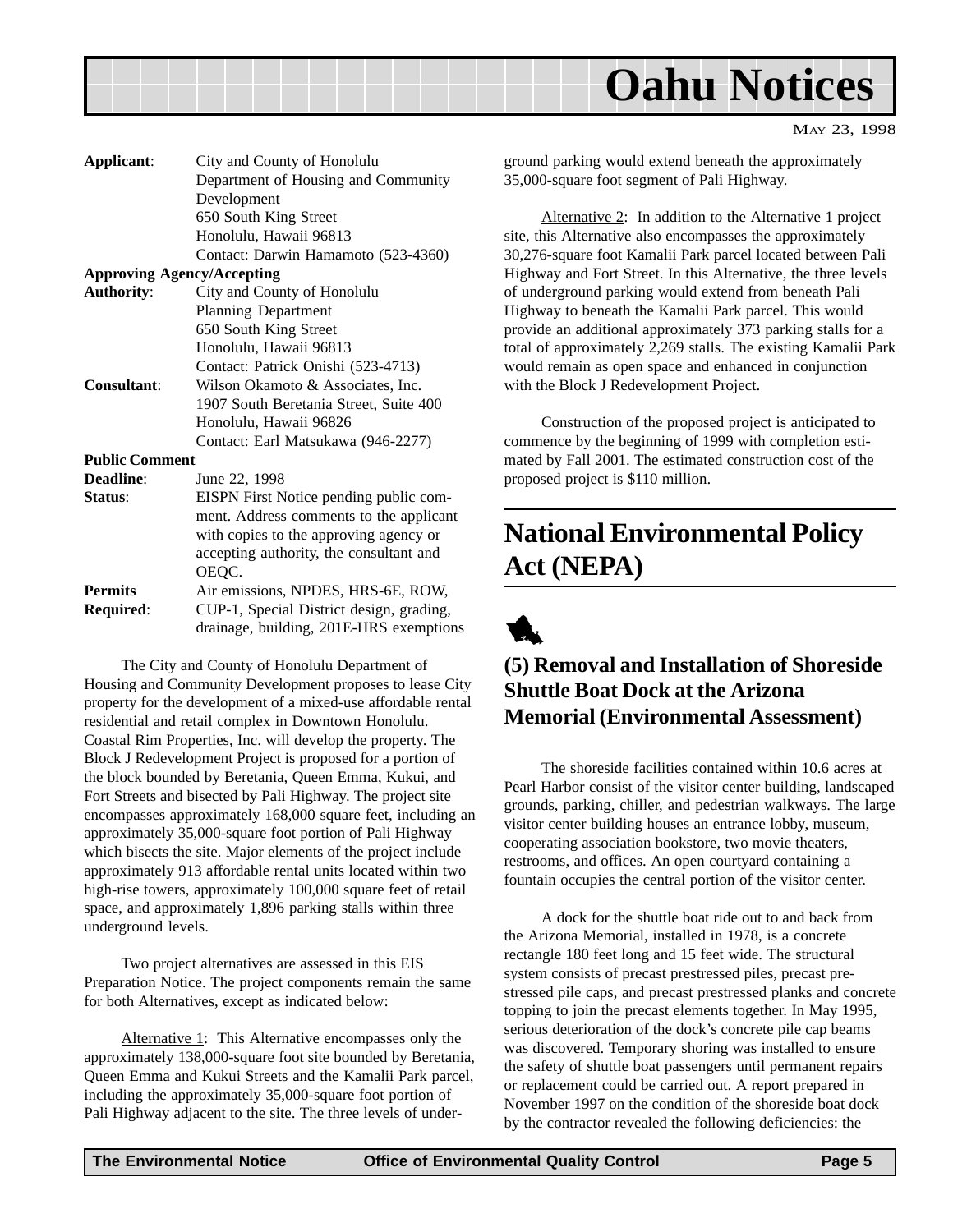# <span id="page-5-0"></span>**Oahu Notices**

#### MAY 23, 1998

dock's concrete skirts are badly damaged with reinforcing exposed and corroded; the pile cap beams have reached an advanced state of structural deterioration; the remainder of the pile cap prestress strands have snapped due to corrosion and chunks of concrete are falling; it appears the only structural link between the dock and the piles is the temporary shoring; and the temporary shoring is already beginning to corrode.

Three alternative schemes have been identified to rectify the deterioating shoreside dock:

ALTERNATIVE A: Repair the existing dock. This is the least expensive alternative scheme and involves the least amount of time to complete. The life of the repairs is estimated to be less than 20 years. There is risk in undertaking this alternative due to the already serious deterioration of the pile caps and the rusting of the temporary shoring.

ALTERNATIVE B: Reconstruct a new dock, reuse the existing piles and rubber fenders: Cost of this alternative scheme is more reasonable than replacing the entire existing dock with a new dock. The new dock will be constructed of materials such as epoxy coated rebar, type V cement. These materials are of higher strength and more resistant to corrsion than the previously used materials. Construction time is longer than previous alternative as superstructure is entirely of cast-in-place materials.

ALTERNATIVE C: Demolish the Existing Dock and Install a New Floating Boat Dock: Provides a more reliable dock with an estimated life span of a new floating dock greater than 50 years. This is the most expensive of the alternatives and takes the longest amount of time to complete installation.

Alternative C is the preferred alternative due primarily to the longer life span estimated for the new floating dock and fewer operational inefficiencies involved during repairs. The new floating dock to be installed is the same size as the existing dock, 180 feet long and 15 feet wide. The dock will extend an additional 12 feet into the Halawa Stream. The material of the new dock is reinforced concrete with a concrete cover. The two railed gangways are aluminum. Those piles intended for reuse would not be removed.

Except for the naupaka planted along the shoreline, no native plant species exist at or near the site. No native animals exist at or near the site. No plants or animals listed as threatened, endangered or as candidate species are present at the site or in the immediate vicinity. In addition no known cultural resources are present on or near the site.

Those wishing to comment should submit their comments by May 30th, 1998, to Kathleen Billings, Superintendent, National Park Service, US Department of the Interior, USS Arizona Memorial, 1 Arizona Memorial Place, Honolulu, HI 96818.

For further information contact Kathleen Billings, at 422-2771 ext. 114 or Gary Barbano, Park Service Planner, at 541-2693.



### **(6) Agriculturally-Based Bioremediation Demonstration (Draft Environmental Assessment)**

| Applicant:                        | U.S. Army Environmental Center<br>Attn: SFIM-AEC-ET (Mr. Jim Arnold)<br>Aberdeen Proving Ground, MD 21010-5401 |
|-----------------------------------|----------------------------------------------------------------------------------------------------------------|
|                                   | Contact: Jim Arnold (410-612-6837)                                                                             |
| <b>Approving Agency/Accepting</b> |                                                                                                                |
| <b>Authority:</b>                 | Commander                                                                                                      |
|                                   | U.S. Army Environmental Center                                                                                 |
|                                   | Attn: SFIM-AEC-CO (Col. Richard                                                                                |
|                                   | Weiner)                                                                                                        |
|                                   | Aberdeen Proving Ground, MD 21010-5401                                                                         |
|                                   | Contact: Col. Richard Weiner (410-671-                                                                         |
|                                   | 2657)                                                                                                          |
| Consultant:                       | Tennessee Valley Authority                                                                                     |
|                                   | P.O. Box 1010, CEB 4C                                                                                          |
|                                   | Muscle Shoals, AL 35662-1010                                                                                   |
|                                   | Contact: Richard Almond (256-386-3030)                                                                         |
| <b>Public Comment</b>             |                                                                                                                |

**Deadline**: May 29, 1998

United States Army Environmental Center (AEC), the Tennessee Valley Authority (TVA), the United States Department of Agriculture (USDA), and the Dole Food Company Hawaii (DFC) are collaborating on the design, construction, and operation of an agriculturally-based bioremediation technology. The small-scale demonstration facility would be constructed on DFC property in Oahu, Hawaii. The intent of this demonstration is to polish R-2 water to R-1 water using a constructed wetlands system. The R-rating defines the restrictions for reuse of wastewater effluent, with R-I being the highest quality with the fewest restrictions. At the current levels, less than one-tenth of the wastewater in Hawaii is being recycled for reuse. There is a need to find a way to treat wastewater for agricultural use to minimize the demands on the limited freshwater supplies. The objective of the wetlands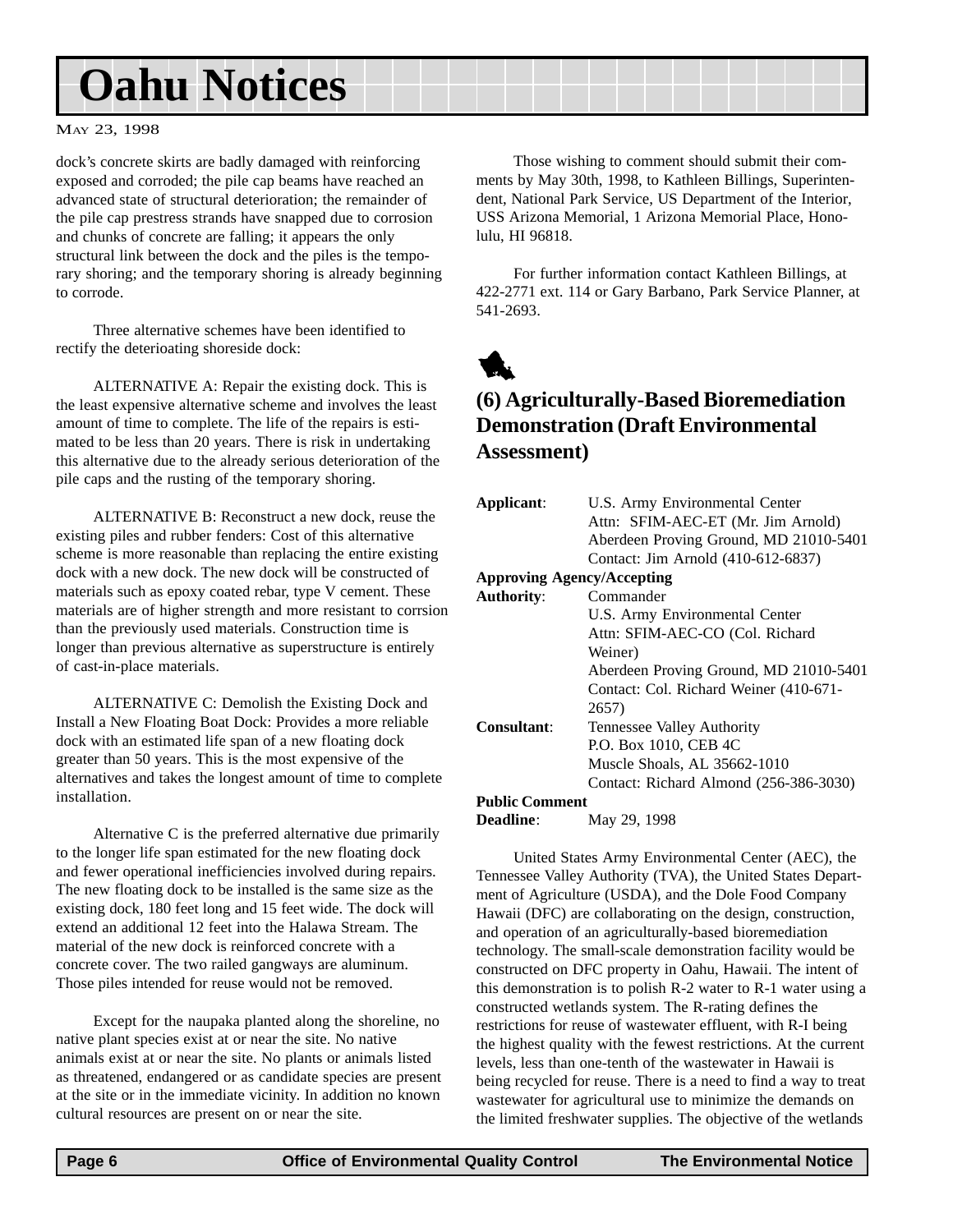<span id="page-6-0"></span>

demonstration project is to demonstrate the economic, agronomic, and environmental benefits of utilizing this technology for wastewater recycle.

The proposed constructed wetlands project would not cause any significant negative impacts to the environment. The immediate environmental impact of the project would be beneficial because 175 gallons per minute of R-2 water would be polished to R-1 water. The overall long-term impact of the project to the environment would also be beneficial because it would demonstrate a feasible and economical method of polishing wastewater for reuse. Based on the findings of the environmental assessment, this project is not considered a major federal action significantly affecting the quality of the human environment; therefore, an environmental impact statement is not required. It is anticipated that a Finding of No Significant Impact (FNSI) will be issued for this project.

The project is located north of Schofield Barracks, Wahiawa.



# **(7) James Campbell National Wildlife Refuge Addition**

**Applicant**: U.S. Fish and Wildlife Service 300 Ala Moana Boulevard, Room 3-122 Honolulu, Hawaii 96813 Contact: Robert Smith (541-2749) **Public Comment**

**Deadline:** June 11, 1998

The U.S. Fish and Wildlife Service (Service) is proposing to purchase fee title to approximately 66 hectares (164 acres) of land currently leased from the Estate of James Campbell for the James Campbell National Wildlife Refuge (Refuge), Kahuku, Oahu. The Service would acquire perpetual access and drainage easements, and sufficient water rights for Refuge management from the Estate of James Campbell. The Service is also proposing to purchase approximately two hectares (five acres) of land that contain the Punamano Spring, a vital water source for the Refuge. All of the lands proposed for acquisition are owned by the Estate of James Campbell and would be purchased on a willing seller basis. The Service would continue to be responsible for drainage ditch maintenance within the Refuge (including vegetation control, berm maintenance, berm repair, and occasional ditch dredging). The Service would continue to operate and maintain the Kii pump which lowers water levels in the drainage ditch, and prevents salt water intrusion into

the Kii Unit. The Service would discontinue ditch maintenance outside of the Refuge boundaries, and the Estate of James Campbell would assume those responsibilities including maintenance of the Kii Outlet. The proposed action would not result in a change of land use and would have no adverse environmental effects. For more information, contact Robert P. Smith, Pacific Islands Manager, Box 50088, Honolulu, Hawaii 96850, or call (808) 541-2749.

# **Previously Published Projects Pending Public Comments**

### **Draft Environmental Assessments**

#### **1** Ala Wai Canal Dredging

| District:                         | Honolulu                                 |
|-----------------------------------|------------------------------------------|
| TMK:                              | Not applicable                           |
| Applicant:                        | Department of Land and Natural Resources |
|                                   | 1151 Punchbowl Street                    |
|                                   | Honolulu, Hawaii 96813                   |
|                                   | Contact: Andrew Monden (587-0230)        |
|                                   | and                                      |
|                                   | U.S. Department of Transportation        |
|                                   | Federal Highway Administration           |
|                                   | 300 Ala Moana Boulevard                  |
|                                   | Honolulu, Hawaii 96850                   |
|                                   | Contact: Pat Phung (541-2536)            |
| <b>Approving Agency/Accepting</b> |                                          |
| <b>Authority:</b>                 | Same as above.                           |
| <b>Public Comment</b>             |                                          |
| <b>Deadline:</b>                  | June 8, 1998                             |
|                                   |                                          |

# **Ala Wai Canal Dredging Public Meeting**

A public meeting to solicit comments on the draft EA will be held on Tuesday, June 2, 1998 at 7:00 p.m. in the Ala Wai Elementary School Cafeteria, 503 Kamoku Street, Honolulu. During this meeting, an overview of the proposed action will be presented, and public comments on potential impacts of the project will be accepted.

For further information, call Ms. Molly Kihara at (808) 521-5361.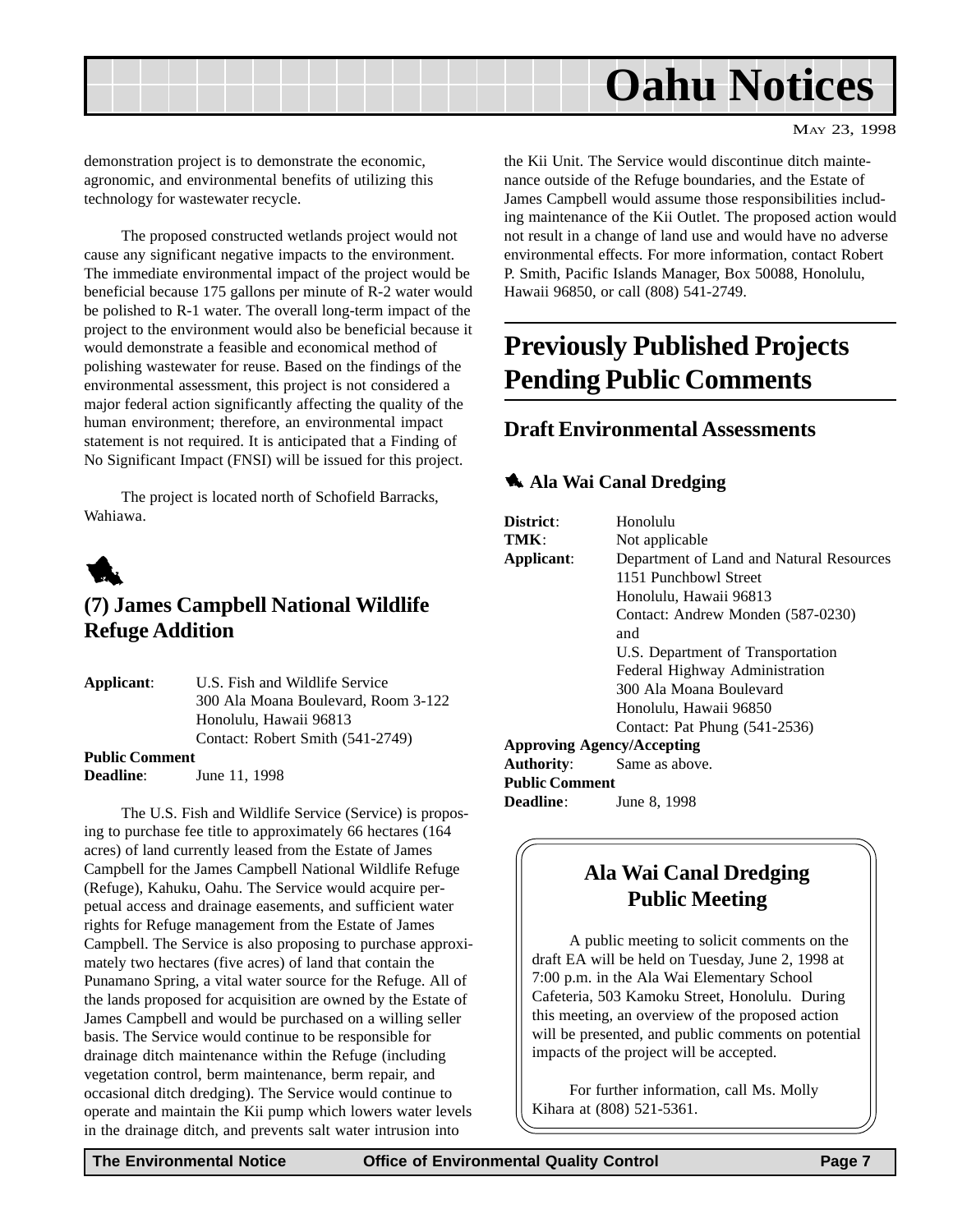# <span id="page-7-0"></span>**Oahu Notices**

#### MAY 23, 1998

#### 1 **Freitas Dairy Subdivision**

**Applicant**: Department of Hawaiian Home Lands P.O. Box 1879 Honolulu, Hawaii 96805 Contact: Michael McElroy (587-6453) **Approving Agency/Accepting Authority**: Same as above. **Public Comment Deadline:** June 8, 1998

#### **Kalihi Exploratory Well IV**

| Applicant:            | City and County of Honolulu       |
|-----------------------|-----------------------------------|
|                       | Board of Water Supply             |
|                       | 630 South Beretania Street        |
|                       | Honolulu, Hawaii 96843            |
|                       | Contact: Barry Usagawa (527-5235) |
|                       | <b>Approving Agency/Accepting</b> |
| <b>Authority:</b>     | City and County of Honolulu       |
|                       | Board of Water Supply             |
|                       | 630 South Beretania Street        |
|                       | Honolulu, Hawaii 96843            |
|                       | Contact: Brooks Yuen (527-6180)   |
| <b>Public Comment</b> |                                   |
|                       |                                   |

**Deadline:** June 8, 1998

### **Draft Environmental Impact Statements**

#### 1 **East Kapolei Master Plan Development Project**

| Applicant:                        | Housing Finance and Development Corpo-      |
|-----------------------------------|---------------------------------------------|
|                                   | ration                                      |
|                                   | 677 Oueen Street, Suite 300                 |
|                                   | Honolulu, Hawaii 96813                      |
|                                   | Contact: Roy Oshiro (587-0640)              |
| <b>Approving Agency/Accepting</b> |                                             |
| <b>Authority:</b>                 | Governor, State of Hawaii                   |
|                                   | c/o Office of Environmental Quality Control |
|                                   | 235 South Beretania Street, Suite 702       |
|                                   | Honolulu, Hawaii 96813                      |
| <b>Public Comment</b>             |                                             |

**Deadline**: June 22, 1998

# **Lihue Energy Service Center**

In July 1997, the Kauai County Planning Department issued an Environmental Impact Statement Publication Notice for Kauai Electric's proposed Lihue Energy Service Center project. The announcement of this decision appeared in the July 23, 1997, edition of The Environmental Notice. Responses to its written request for comments and testimony at the voluntary public meeting Kauai Electric (KE) held on August 21, 1997, led the company to investigate possible alternate locations for the proposed facilities.

As a result of these investigations, KE has decided to include two alternate locations in the environmental impact statement for the project. One alternate site is located on industrially zoned land adjacent to the County's existing solid waste transfer station northwest of Lihue Airport. The second alternate site is located on agriculturally zoned land approximately 0.4 mile north of DeMello Reservoir along one of Lihue Plantation's main cane haul roads.

Kauai Electric held an informal town meeting on May 6, 1998, to describe the alternate sites and to seek public comment. KE will incorporate information obtained at the meeting and through environmental impact analyses of all three sites in the Draft EIS. It expects to complete the DEIS this fall. Persons wishing additional information should contact Mr. Perry White at Planning Solutions, Inc., 593-1288.

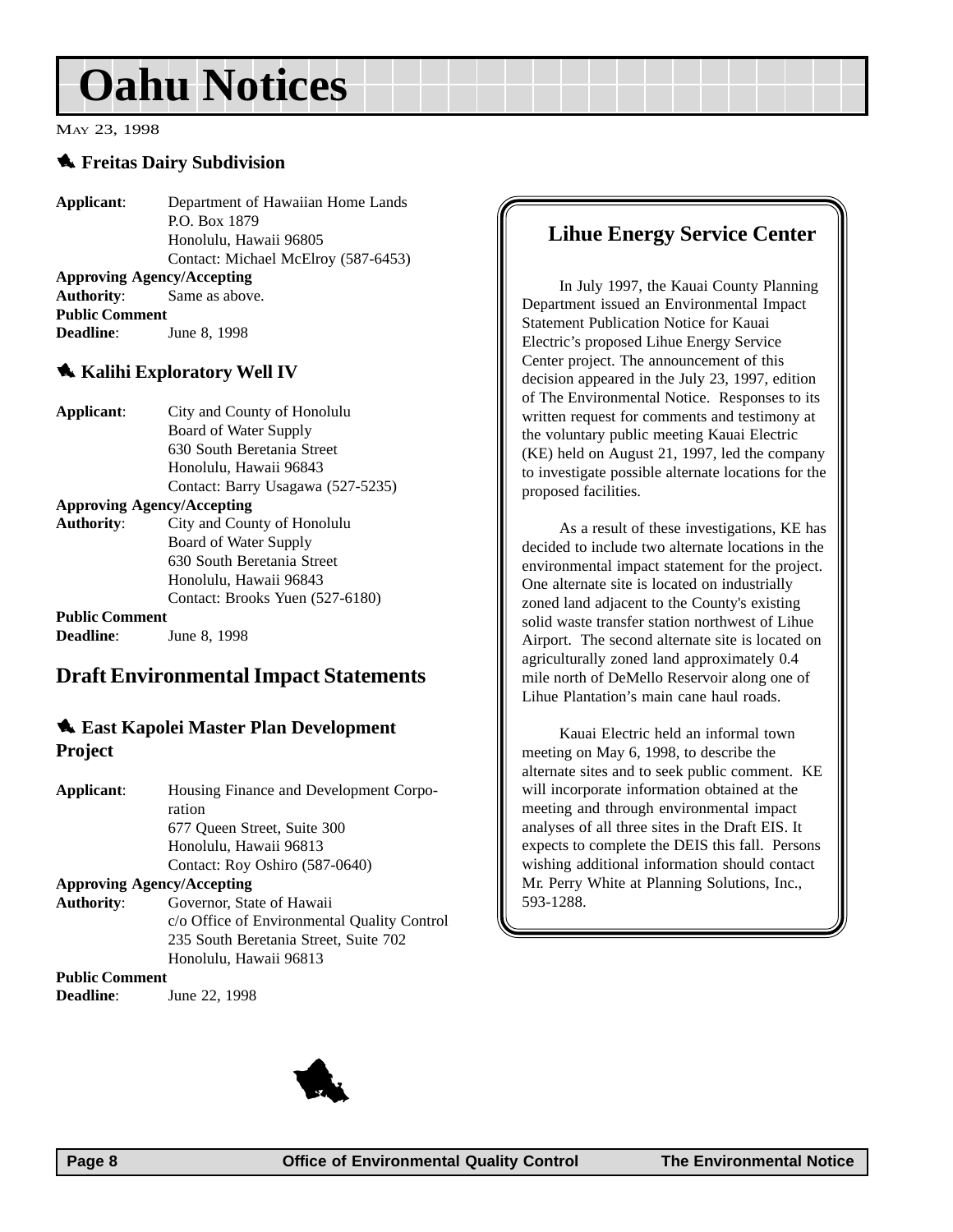# **Maui Notices**

**2**

**1**

**3**

**4**

MAY 23, 1998

# <span id="page-8-0"></span>**Draft Environmental**

**Assessments**

# $\blacklozenge$ **(1) Mauka Water Bottling Facility and Associated Residential Lots**

| Makawao                                     |
|---------------------------------------------|
| $2 - 7 - 3:19$                              |
| Mauka Water Company, Inc.                   |
| P.O. Box 399                                |
| Makawao, Hawaii 96768                       |
| Contact: Jamie Hunter (572-9847)            |
| <b>Approving Agency/Accepting</b>           |
| County of Maui                              |
| <b>Planning Department</b>                  |
| 250 South High Street                       |
| Wailuku, Hawaii 96793                       |
| Contact: Clayton Yoshida (243-7735)         |
| Munekiyo, Arakawa & Hiraga, Inc.            |
| 305 High Street, Suite 104                  |
| Wailuku, Hawaii 96793                       |
| Contact: Milton Arakawa (244-2015)          |
| <b>Public Comment</b>                       |
| June 22, 1998                               |
| DEA First Notice pending public comment.    |
| Address comments to the applicant with      |
| copies to the approving agency or accepting |
| authority, the consultant and OEQC.         |
|                                             |

**Permits** Land use district boundary amendment; **Required**: community plan amendment; change in zoning

The applicant for the project, Mauka Water Co. Inc. is proposing to develop a water bottling facility and associated residential lots in Haiku, Maui, Hawaii on approximately 2.169 acres of land.

The proposed water bottling facility in Haiku is intended to replace the existing Mauka Water Co. bottling facility which is located in Olinda and would be located on approximately 1.163 acres of land fronting Kokomo Road.

The water bottling process involves purification of water from a Department of Water Supply source through a reverse osmosis process. The structure is intended to be a one-story facility with parking, to be located on an existing concrete pad. Although no specific building plans have been formulated at this time, the dimensions of the structure are estimated at approximately 40 feet by 100 feet which would contain the water production facilities, office, showroom, and truck loading and unloading areas. It is noted that covered truck loading and unloading functions are anticipated to be open at the sides and estimated to occupy approximately 40 feet by 40 feet. A one-story steel Butler-type building is proposed.

Three (3) residential lots are proposed to the rear or western portion of the property. Approximate lot sizes are 12,898 square feet, 13,590 square feet, and 15,277 square feet. The intent is to offer these lots for sale to Mauka Water Co. Inc. employees. Access easements are provided along the northern portion of the parcel to Kokomo Road.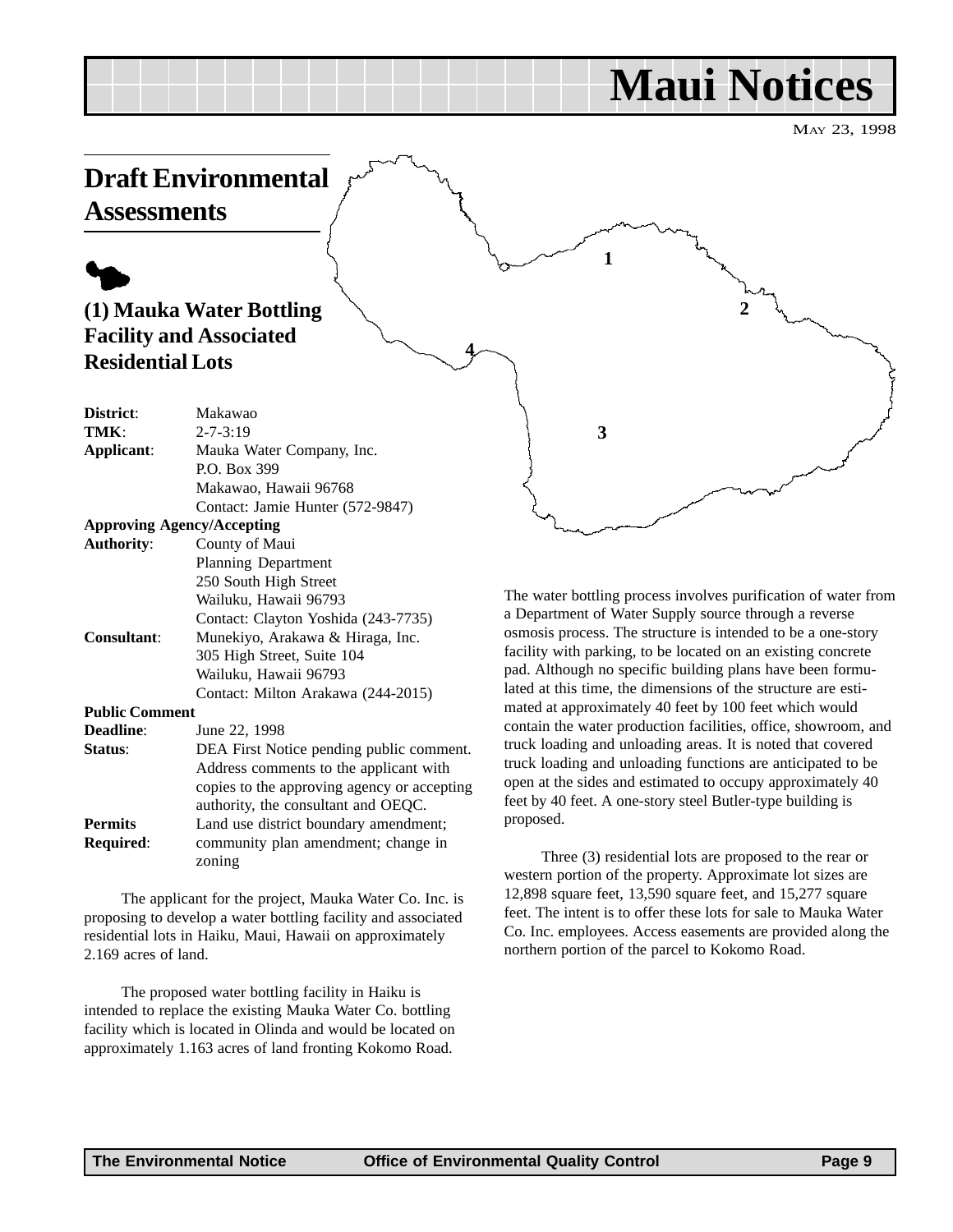# <span id="page-9-0"></span>**Maui Notices**

MAY 23, 1998

# **Final Environmental Assessments/Findings of No Significant Impacts (FONSI)**



## **(2) Hana Highway Improvements at Milepost 14.39**

| District:               | Hana                                    |
|-------------------------|-----------------------------------------|
| TMK:                    | $1 - 1 - 01 - 44$                       |
| Applicant:              | Department of Transportation            |
|                         | 869 Punchbowl Street                    |
|                         | Honolulu, Hawaii 96813                  |
|                         | Contact: Allan Nishimura (587-2235)     |
|                         | <b>Approving Agency/Accepting</b>       |
| <b>Authority:</b>       | Department of Transportation            |
|                         | 869 Punchbowl Street                    |
|                         | Honolulu, Hawaii 96813                  |
|                         | Contact: Allan Nishimura (587-2235)     |
| <b>Public Challenge</b> |                                         |
| Deadline:               | June 22, 1998                           |
| <b>Status:</b>          | FEA/FONSI issued, project may proceed.  |
| <b>Permits</b>          |                                         |
| <b>Required:</b>        | <b>Conservation District Use Permit</b> |

The State of Hawaii, Department of Transportation, Highways Division proposes to realign a 650 foot section of Hana Highway at Milepost 14.39 by moving the centerline approximately 15 feet south of the existing centerline. Other improvements include reconstructing the existing drainage system, installing a rock catchment area, gutters and guardrails, and removing damaged sections of the existing cement rubble masonry (CRM) wall. This section of roadway is approximately 0.75 miles southeast of Kaumahina State Wayside Park.

Earth movements beneath the roadway have caused extensive damage within the proposed project area. A summary of the damage to the existing roadway facility are as follows: the asphalt concrete pavement surface has cracked up to 7 inches wide and has settled up to 6 inches in depth; an existing 24-inch reinforced concrete drainage pipe has cracked beneath the existing roadway; an existing CRM wall has cracked at the top and along the bottom of the wall; and there is substantial soil erosion at the base of the CRM wall.

# $\blacklozenge$

## **(3) Waiohuli Tank Replacement**

| Makawao                                |  |
|----------------------------------------|--|
| 2-2-17:portion 6                       |  |
| County of Maui                         |  |
| Department of Water Supply             |  |
| 200 South High Street                  |  |
| Wailuku, Hawaii 96793                  |  |
| Contact: Herbert Kogasaka (243-7835)   |  |
| <b>Approving Agency/Accepting</b>      |  |
| County of Maui                         |  |
| Department of Water Supply             |  |
| 200 South High Street                  |  |
| Wailuku, Hawaii 96793                  |  |
| Contact: Herbert Kogasaka (243-7835)   |  |
| Wilson Okamoto & Associates, Inc.      |  |
| 1907 South Beretania Street, Suite 400 |  |
| Honolulu, Hawaii 96826                 |  |
| Contact: Barry Toyota (946-2277)       |  |
| <b>Public Challenge</b>                |  |
| June 22, 1998                          |  |
| FEA/FONSI issued, project may proceed. |  |
|                                        |  |
| Grading permit                         |  |
|                                        |  |

The proposed water system improvement project involves the construction of a 0.5 million gallon (MG) water storage tank, access and utility easements, and appurtenances affecting approximately 1.46 acres of privately-owned land in the community of Waiohuli, district of Makawao, island of Maui. The proposed action will replace the existing 70,000 gallon water tank which is corroded and leaking and is unable to adequately supply water to the area during periods of peak flow. Approximately 0.6 acre of the site will be acquired by the County of Maui for construction of the new water storage tank. The County of Maui will also acquire an approximately 30,000-square foot (0.69-acre) access easement between Polipoli Road and the new tank and an approximately 7,400-square foot (0.17-acre) utility easement along the southern side of the parcel. When fully implemented and integrated with the existing County system, the proposed improvements will provide further assurance of adequate water supply for the residential and agricultural needs of the Waiohuli-Keokea Homesteads and the Kamaole water system. The access easement and all water facilities will be constructed according to standards set forth by the County of Maui Department of Water Supply. No significant adverse environmental impacts are anticipated from construction or operation of the proposed action.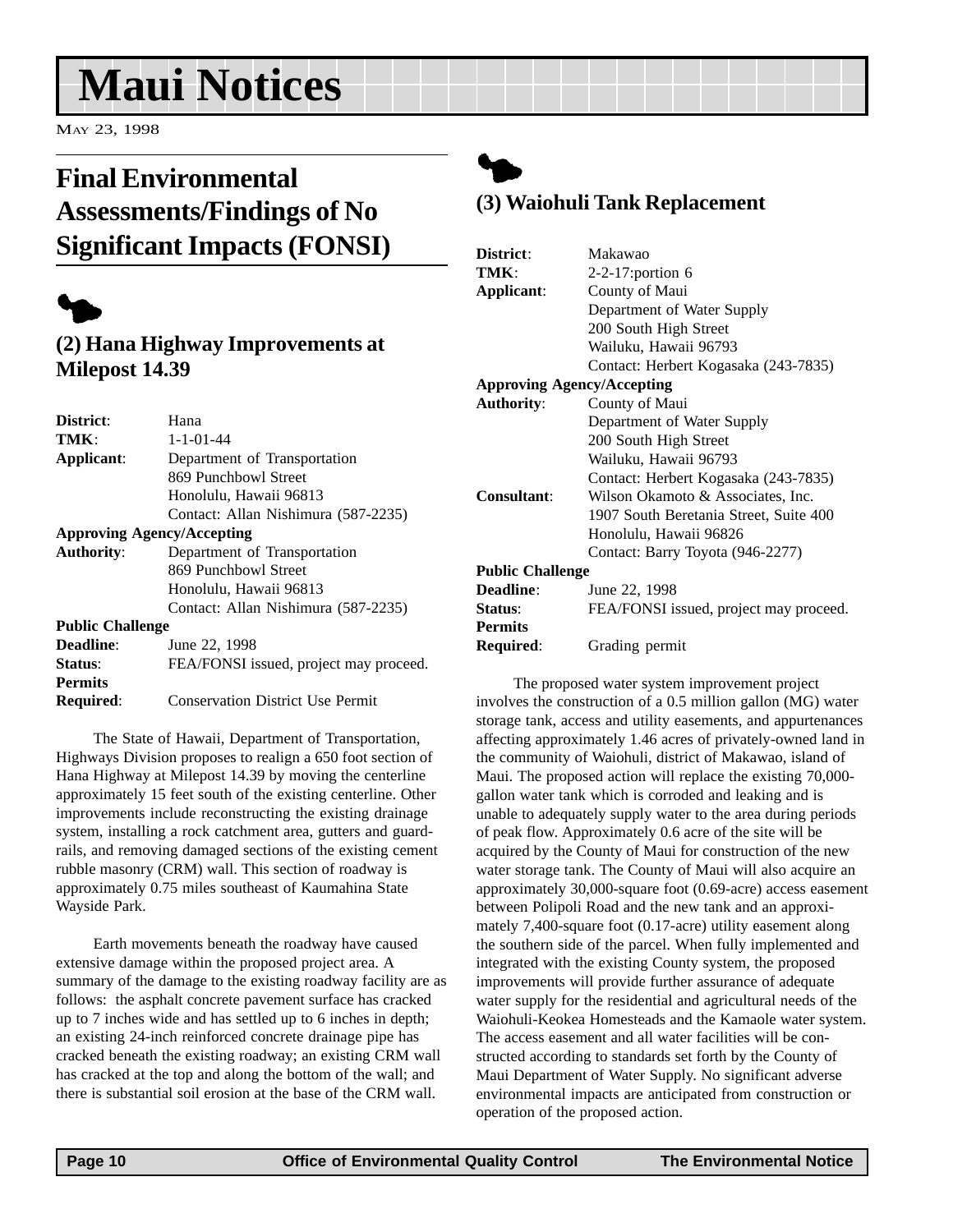<span id="page-10-0"></span>

MAY 23, 1998

The estimated time for construction of the water tank, roadway and appurtenances is approximately one year. Total development costs are estimated at \$1,000,000 and will be appropriated through County of Maui funds.

# **Environmental Impact Statement Preparation Notices (EISPN)**



### **(4) Ma'alaea Harbor for Light-Draft Vessels**

**District**:

| TMK:                  | 3-6-01, 2, 34, 43, 49, 50; 3-8-14, 28, 31   |  |
|-----------------------|---------------------------------------------|--|
| Applicant:            | Department of Land and Natural Resources    |  |
|                       | Division of Boating and Ocean Recreation    |  |
|                       | 333 Queen Street, Suite 300                 |  |
|                       | Honolulu, Hawaii 96813                      |  |
|                       | Contact: Howard Gehring (587-1966)          |  |
|                       | <b>Approving Agency/Accepting</b>           |  |
| <b>Authority:</b>     | Governor, State of Hawaii                   |  |
|                       | c/o Office of Environmental Quality Control |  |
|                       | 235 South Beretania Street, Suite 702       |  |
|                       | Honolulu, Hawaii 96813                      |  |
| <b>Consultant:</b>    | U.S. Army Engineer District, Honolulu       |  |
|                       | Building 230                                |  |
|                       | Fort Shafter, Hawaii 96858-5440             |  |
|                       | Contact: Benton Ching (438-1157)            |  |
| <b>Public Comment</b> |                                             |  |
| Deadline:             | July 10, 1998                               |  |
| Status:               | HRS 343 EISPN and NEPA DEIS first           |  |
|                       | notice pending public comments. Address     |  |
|                       | comments to the applicant with copies to    |  |
|                       | the consultant and OEQC.                    |  |
| <b>Permits</b>        | CDUA, CZM consistency, Army permit,         |  |
| <b>Required:</b>      | water quality certification                 |  |

The U.S. Army Engineer District, Honolulu, in partnership with the State of Hawaii, is planning to construct improvements to the Ma'alaea Harbor for light-draft vessels at Ma'alaea, Maui, Hawaii. The Federal portion of the proposed action consists of realigning the entrance channel and modifying the existing breakwater to protect the new entrance channel. The purposes of these improvements are to reduce the surge within the harbor basin, reduce navigation hazards in the entrance channel, and provide opportunity for addition of commercial and recreational berthing spaces and

associated harbor facilities. Later, the project sponsor, the State of Hawaii Department of Land and Natural Resources, Division of Boating and Ocean Recreation, would provide expanded berthing facilities and improved infrastructure, including fuel, sewage treatment and pumpout facilities. Total construction costs are estimated at \$5,000,000 to \$10,000,000.

A General Design Memorandum and Final Environmental Impact Statement (EIS) were approved by the Chief of Engineers in 1980, and a State of Hawaii Revised EIS was accepted by the Governor in 1982. The 1980 and 1982 plans of improvement were modifications of the plan originally approved by Congress in 1968. A Final Supplemental EIS was prepared and circulated in 1994 to update the environmental information regarding the proposed project and alternatives. This second supplemental EIS has been prepared to provide additional information on design modifications to avoid and minimize impacts to surfing sites, coral reefs, and other aquatic habitat; to provide further evaluation of potential effects to endangered and threatened species; to provide analysis and evaluation of Alternative plan 6; and to respond to public and agency comments received on the 1994 Final Supplemental EIS.

Previous and present studies indicate that the proposed project will achieve the Federal and State purposes. A mitigation plan developed by a team of Federal and State agencies would provide mitigation for unavoidable adverse environmental impacts, which include elimination or alteration of 8.16 acres of marine habitat, including 4.8 acres of coral reefs, removal of a small sandy beach, and removal of one surfing site.

The proposed action is consistent with Hawaii Coastal Zone Management (CZM) Program policies and objectives. The National Marine Fisheries Service and U.S. Fish and Wildlife Service have determined that the proposed action is not likely to jeopardize the continued existence of listed endangered or threatened species. The recommendations of the U.S. Fish and Wildlife Service and Hawaii DLNR have been considered with respect to fish and wildlife resources. The State of Hawaii Department of Health is expected to issue a Section 401 water quality certification. A preliminary evaluation pursuant to 40 CFR 230, EPA's Guidelines for the Specification of Disposal Sites for Dredged and Fill Material, concludes that the proposed action complies with those guidelines.

A Public Hearing to receive comments on the EIS has been scheduled for 6:30 p.m., June 23, 1998 at Kihei Elementary School.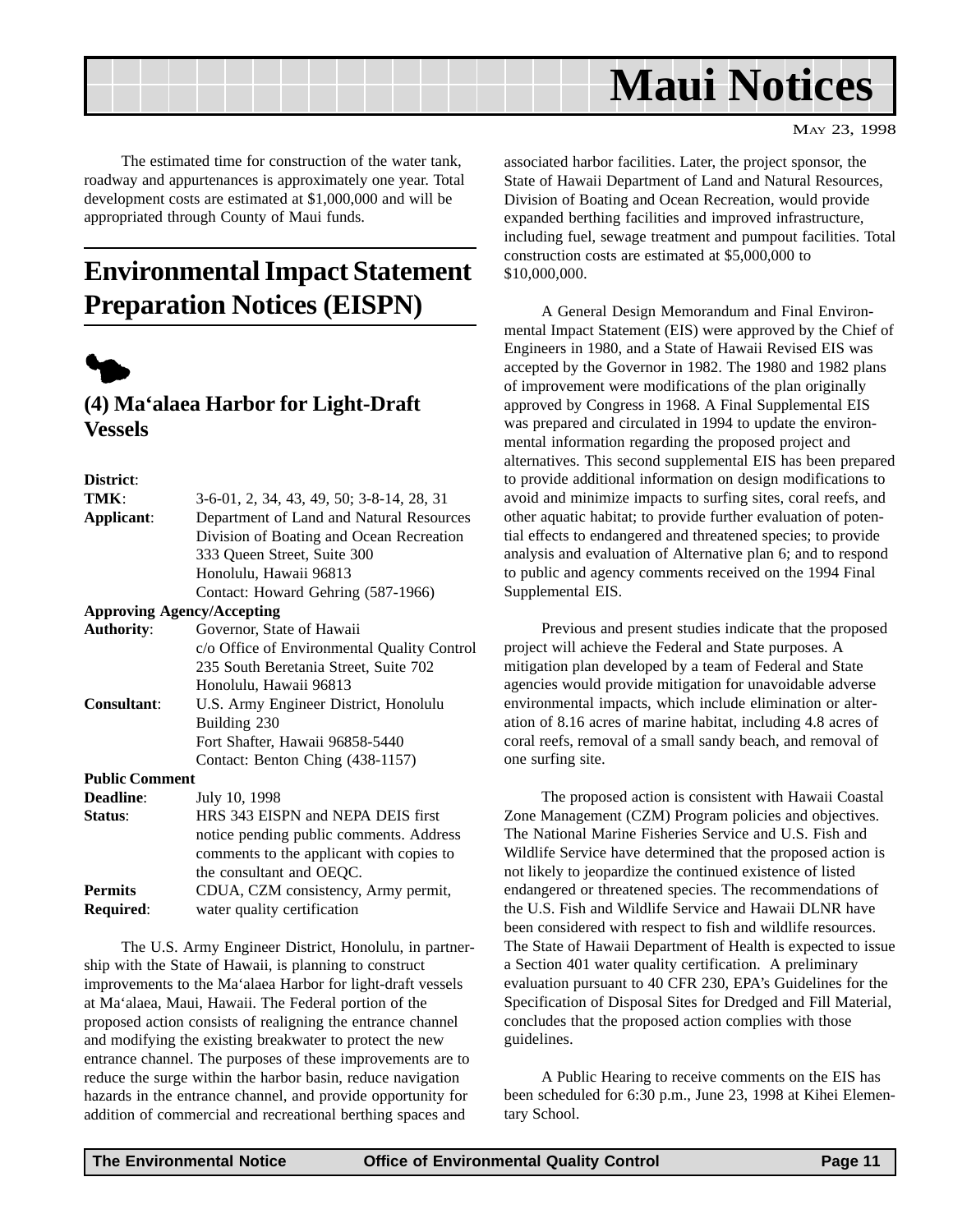# <span id="page-11-0"></span>**Maui Notices**

MAY 23, 1998

# **National Environmental Policy Act (NEPA)**

# $\blacklozenge$

# **(5) Honoapiilani Highway Widening (Kaanapali Parkway to Honokowai Stream)**

| District:         | Lahaina                                     |
|-------------------|---------------------------------------------|
| TMK:              | Portions of 4-4-2:2; 4-4-6:14, 56, 59; 4-4- |
|                   | $8:14$ , 20; 4-4-14:3, 4, 5                 |
| Applicant:        | Department of Transportation                |
|                   | 869 Punchbowl Street                        |
|                   | Honolulu, Hawaii 96813                      |
|                   | Contact: Fred Abeshima (587-2123)           |
|                   | <b>Approving Agency/Accepting</b>           |
| <b>Authority:</b> | Federal Highway Administration              |
|                   | Box 50206                                   |
|                   | Honolulu, Hawaii 96850                      |
|                   | Contact: Pat Phung (541-2700)               |
| Consultant:       | Munekiyo Arakawa & Hiraga, Inc.             |
|                   | 305 High Street                             |
|                   | Wailuku, Hawaii 96793                       |
|                   | Contact: Michael Munekiyo (244-2015)        |
| <b>Permits</b>    | NPDES, Community Noise permit $\&$          |
| <b>Required:</b>  | variance, SMA                               |
|                   |                                             |

The State Department of Transportation (DOT) is proposing to widen Honoapiilani Highway from Kaanapali Parkway to the vicinity of Honokowai Stream, a distance of approximately 2.2 miles.

The existing two-lane highway typical section will be widened to provide four 11-foot wide travel lanes, a 4-foot wide striped median, and 6-foot wide shoulders. Proposed improvements also include widening the Honokowai Stream bridge and modifications to geometrics at the intersections of Kekaa Drive, Puukolii Road, Halawai Drive, and Lower Honoapiilani Road, as well as the construction of an approximately 720- foot retaining wall south of the highway's intersection with Puukolii Road. In addition to fill slope activities and the demolition of existing overhead golf cart and maintenance bridges, the construction of a new replacement bridge, as well as a temporary detour road and drainage system improvements are proposed. While the majority of improvements will be within the existing right-of-way,

limited right-of-way acquisition will be required for the highway widening.

With a projected total cost of approximately \$13.4 million, construction of the project is anticipated to commence in the fall of 1998, with completion estimated approximately 18 months later.

The widening of Honoapiilani Highway will increase highway capacity, relieve traffic congestion, and improve traffic circulation. The proposed improvements are not expected to result in long-term adverse impacts to infrastructure, public services, and the physical and socio-economic environment. Copies of the Final EA/FONSI are available for public review and copying at the Lahaina Public Library and Federal Highway Administration, as well as the Design Branch and the Maui District Office of the DOT's Highways Division.

# **Previously Published Projects Pending Public Comments**

### **Draft Environmental Assessments**

### 3 **Upper Happy Valley Fire Protection Improvements**

| Applicant:            | County of Maui                     |
|-----------------------|------------------------------------|
|                       | Department of Water Supply         |
|                       | 200 South High Street              |
|                       | Wailuku, Hawaii 96793              |
|                       | Contact: David Craddick (243-7816) |
|                       | <b>Approving Agency/Accepting</b>  |
|                       | <b>Authority:</b> Same as above.   |
| <b>Public Comment</b> |                                    |
| <b>Deadline:</b>      | June 8, 1998                       |
|                       |                                    |

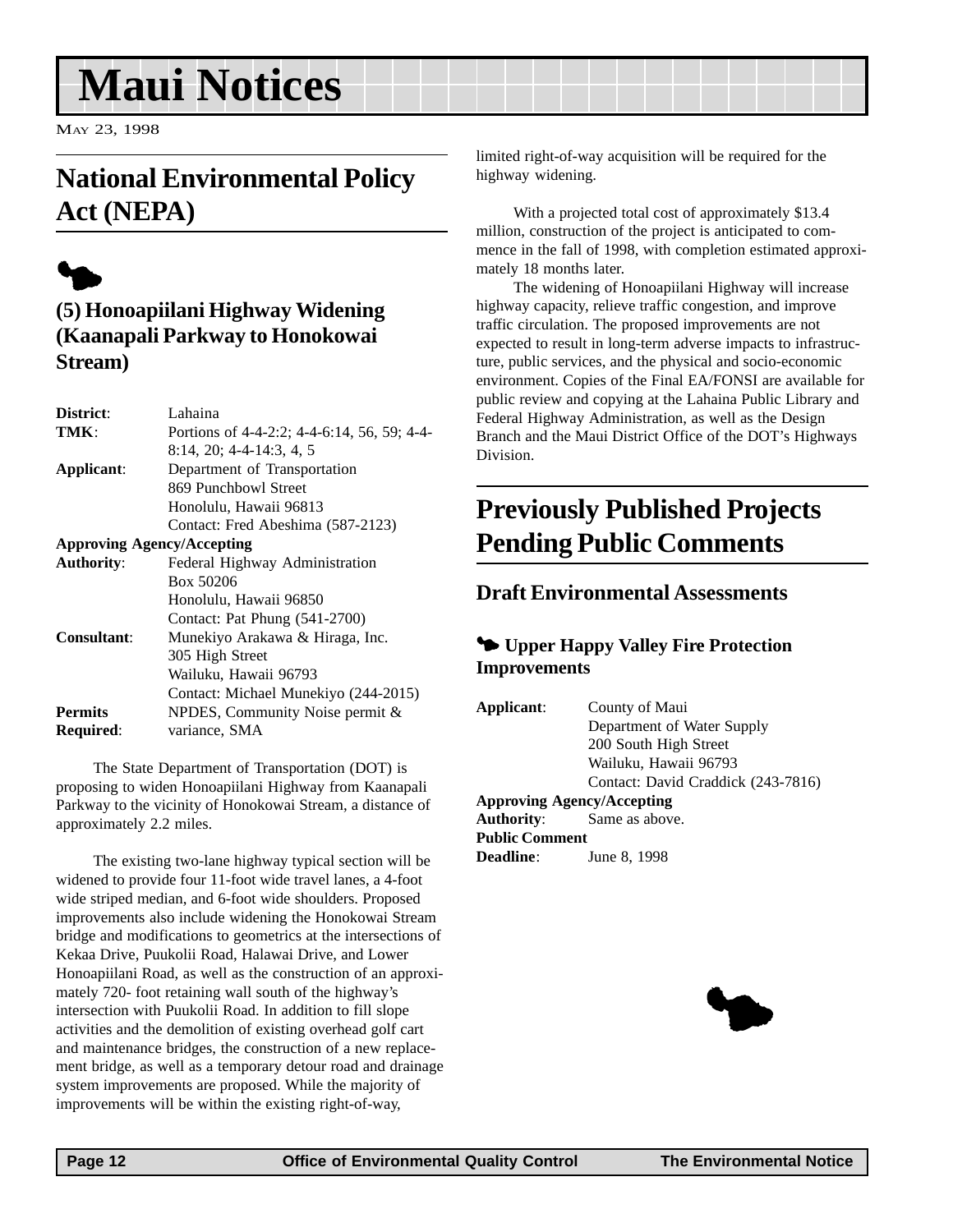# **Molokai Notices**

MAY 23, 1998

# <span id="page-12-0"></span>**Previously Published Projects Pending Public Comments**

### **Draft Environmental Assessments**

#### 2 **Moloka'i Education Center**

**Applicant**: Maui Community College 310 Kaahumanu Avenue Kahului, Hawaii 96732 Contact: Clyde Sakamoto (242-1213) **Approving Agency/Accepting Authority**: Same as above. **Public Comment Deadline**: June 8, 1998



### **Kaho`olawe Cleanup Plan**

People interested in how the Navy plans to clear Kaho'olawe of more than 50 years of unexploded bombs and other ordnance are encouraged to review the Kaho'olawe Cleanup Plan and offer their comments to the Navy. Copies of the Plan are at the major public library branches on each island. One copy in the OEQC and KIRC offices is available for public review. The Plan can also be seen on the Navy's website: www.efdpac,navfac.navy.mil.

Comments by the Kaho'olawe Island Reserve Commission (KIRC), the State's managers of the 45 square mile island, are available on the KIRC web site: www.hawaii.gov/kirc.

The KIRC will not take an official position on the Plan until after the public comment period closes on June 5th. They have, however, expressed concern with early Navy estimates that \$280 million in federal funds could cleanup only a third of the island.

Comments can be sent to the Navy Public Affairs Officer, Pacific Division, Naval Facilities Engineer Command, Pearl Harbor, HI 96860-7300.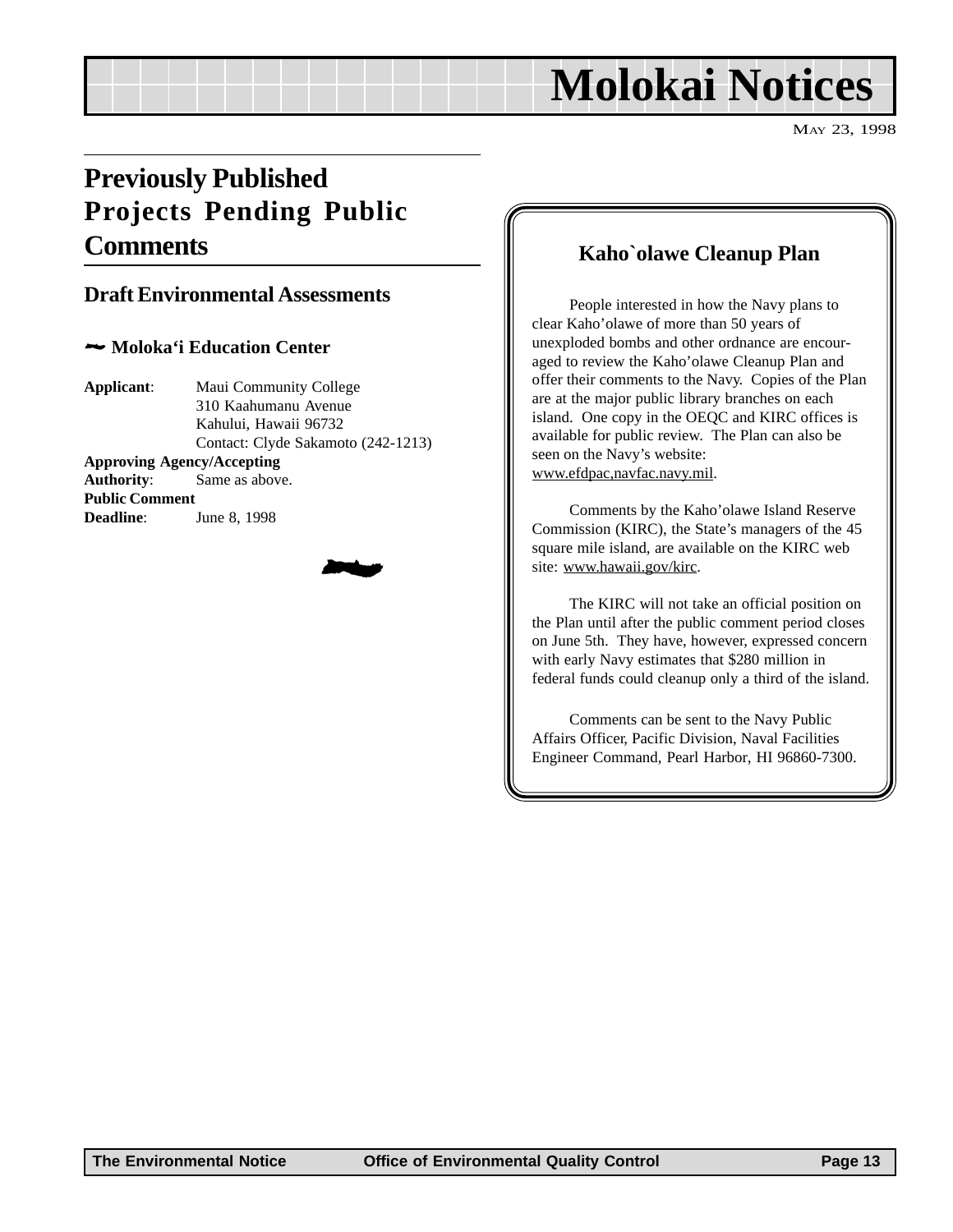# <span id="page-13-0"></span>**Hawaii Notices**

MAY 23, 1998

# **Draft Environmental Assessments**

# $\blacktriangleright$ **(1) Lucien Single Family Residence**

| District:             | South Hilo                                  |
|-----------------------|---------------------------------------------|
| TMK:                  | $2 - 7 - 08:03$                             |
| Applicant:            | Kent T. Lucien                              |
|                       | 2038 Ualakua Street                         |
|                       | Honolulu, Hawaii 96822                      |
|                       | Contact: Kent T. Lucien (544-6130)          |
|                       | <b>Approving Agency/Accepting</b>           |
| <b>Authority:</b>     | Department of Land and Natural Resources,   |
|                       | Land Division                               |
|                       | P.O. Box 621                                |
|                       | Honolulu, Hawaii 96809                      |
|                       | Contact: Lauren Tanaka (587-0385)           |
| Consultant:           | PBR Hawaii                                  |
|                       | 101 Aupuni St., Suite 310                   |
|                       | Hilo, Hawaii 96720                          |
|                       | Contact: James M. Leonard (961-3333)        |
| <b>Public Comment</b> |                                             |
| <b>Deadline:</b>      | June 22, 1998                               |
| Status:               | DEA First Notice pending public comment.    |
|                       | Address comments to the applicant with      |
|                       | copies to the approving agency or accepting |
|                       | authority, the consultant and OEQC.         |
| <b>Permits</b>        |                                             |
| Required:             | <b>CDUA</b>                                 |

Kent T. Lucien proposes to construct a single family residence and associated utility and landscape improvements on approximately 15.6 acres of coastal property located at Papaikou, South Hilo, Hawaii. The one-story three-bedroom residence on an approximate area of 3,140 square feet includes a garage and covered lanai. The project site is within the County Special Management Area.

# $\blacktriangleright$

# **(2) Vandertuin Single Family Residence**

**District**: North Hilo **TMK**: 3-2-04:39

|  | 1 |  |
|--|---|--|
|  |   |  |
|  |   |  |
|  |   |  |
|  |   |  |
|  |   |  |
|  |   |  |
|  |   |  |
|  |   |  |

**2**

| Applicant:                        | Peter and Carol Vandertuin (802-464-2710)   |
|-----------------------------------|---------------------------------------------|
|                                   | Parsons Road                                |
|                                   | P.O. Box 892                                |
|                                   | Wilmington, VT 05363                        |
| <b>Approving Agency/Accepting</b> |                                             |
| <b>Authority:</b>                 | Department of Land and Natural Resources    |
|                                   | P.O. Box 621                                |
|                                   | Honolulu, Hawaii 96809                      |
|                                   | Contact: Lauren Tanaka (587-0385)           |
| Consultant:                       | Brian Nishimura (935-7692)                  |
|                                   | 101 Aupuni Street, Suite 217                |
|                                   | Hilo, Hawaii 96720                          |
| <b>Public Comment</b>             |                                             |
| Deadline:                         | June 22, 1998                               |
| <b>Status:</b>                    | DEA First Notice pending public comment.    |
|                                   | Address comments to the applicant with      |
|                                   | copies to the approving agency or accepting |
|                                   | authority, the consultant and OEQC.         |
| <b>Permits</b>                    |                                             |
| Required:                         | CDUA                                        |

Peter and Carol Vandertuin propose to construct a single family residence consisting of three bedrooms within a living area of approximately 1,700 square feet which will also include an enclosed carport and unfinished basement. Related improvements are a 640 square foot picnic pavilion, driveway access, water tank and cesspool.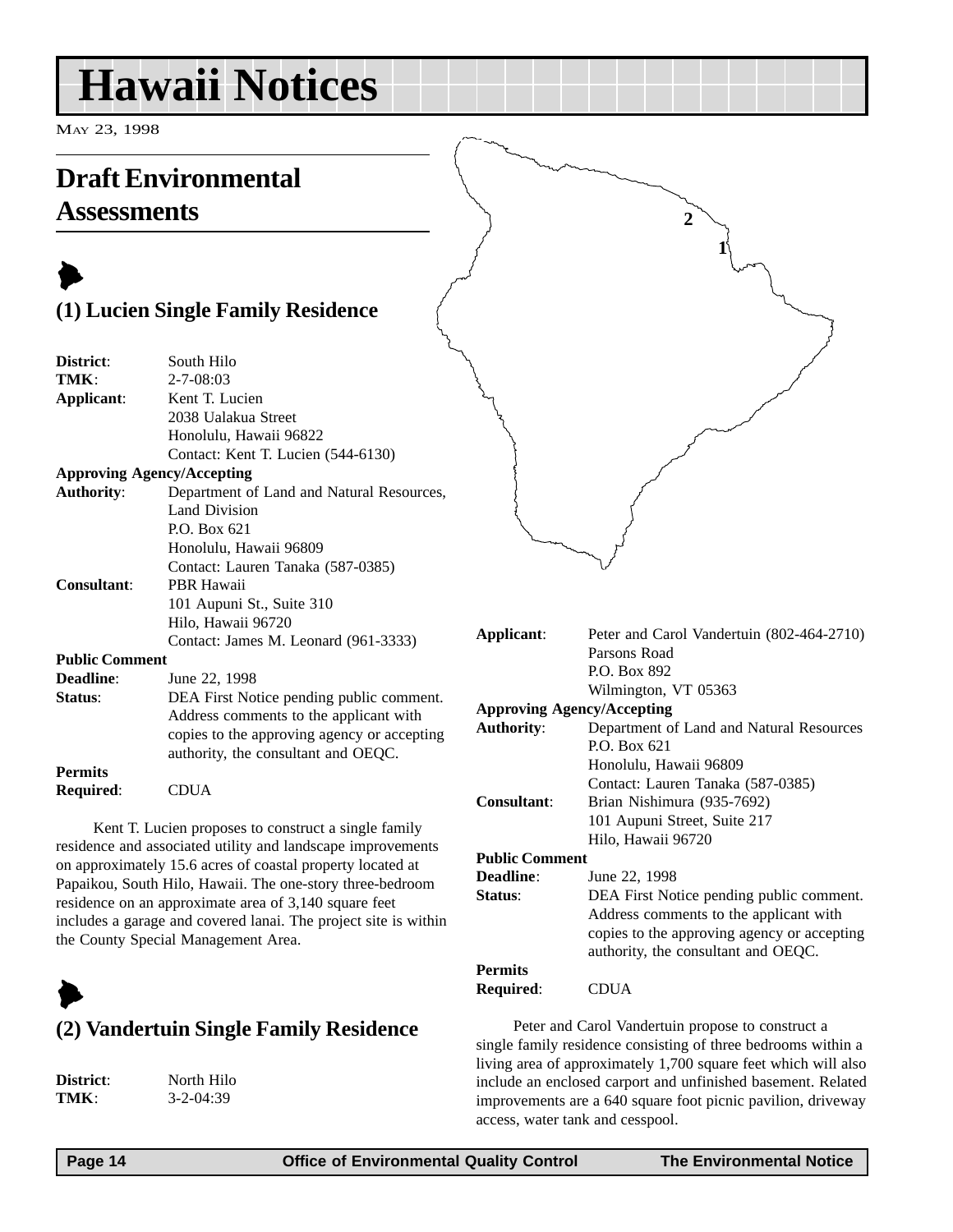# <span id="page-14-0"></span>**Hawaii Notices**

MAY 23, 1998

# **Previously Published Projects Pending Public Comments**

# **Environmental Impact Statement Preparation Notices**

#### 6 **Oneloa Onsen and Sports Retreat**

| Applicant:            | A&O International Corporation          |
|-----------------------|----------------------------------------|
|                       | c/o 458 Ponahawai Street               |
|                       | Hilo, Hawaii 96720                     |
|                       | Contact: David Matsuura (935-9060)     |
|                       | <b>Approving Agency/Accepting</b>      |
| <b>Authority:</b>     | County of Hawaii                       |
|                       | Planning Department                    |
|                       | 25 Aupuni Street                       |
|                       | Hilo, Hawaii 96720                     |
|                       | Contact: Alice Kawaha or Susan Gagorik |
|                       | $(961 - 8288)$                         |
| <b>Public Comment</b> |                                        |
| <b>Deadline:</b>      | June 8, 1998                           |
|                       |                                        |

# **Acceptance Notices**

### **Final Environmental Impact Statements**

#### 6 **Waimea-Pa`auilo Watershed**

| Applicant:        | Department of Agriculture                   |  |  |
|-------------------|---------------------------------------------|--|--|
|                   | P.O. Box 22159                              |  |  |
|                   | Honolulu, Hawaii 96823-2159                 |  |  |
|                   | Contact: Paul Matsuo (973-9473)             |  |  |
|                   | <b>Approving Agency/Accepting</b>           |  |  |
| <b>Authority:</b> | Governor, State of Hawaii                   |  |  |
|                   | c/o Office of Environmental Quality Control |  |  |
|                   | 235 South Beretania Street, Suite 702       |  |  |
|                   | Honolulu, Hawaii 96813                      |  |  |
| Status:           | Accepted by the Governor, State of Hawaii   |  |  |
|                   | on May 11, 1998.                            |  |  |

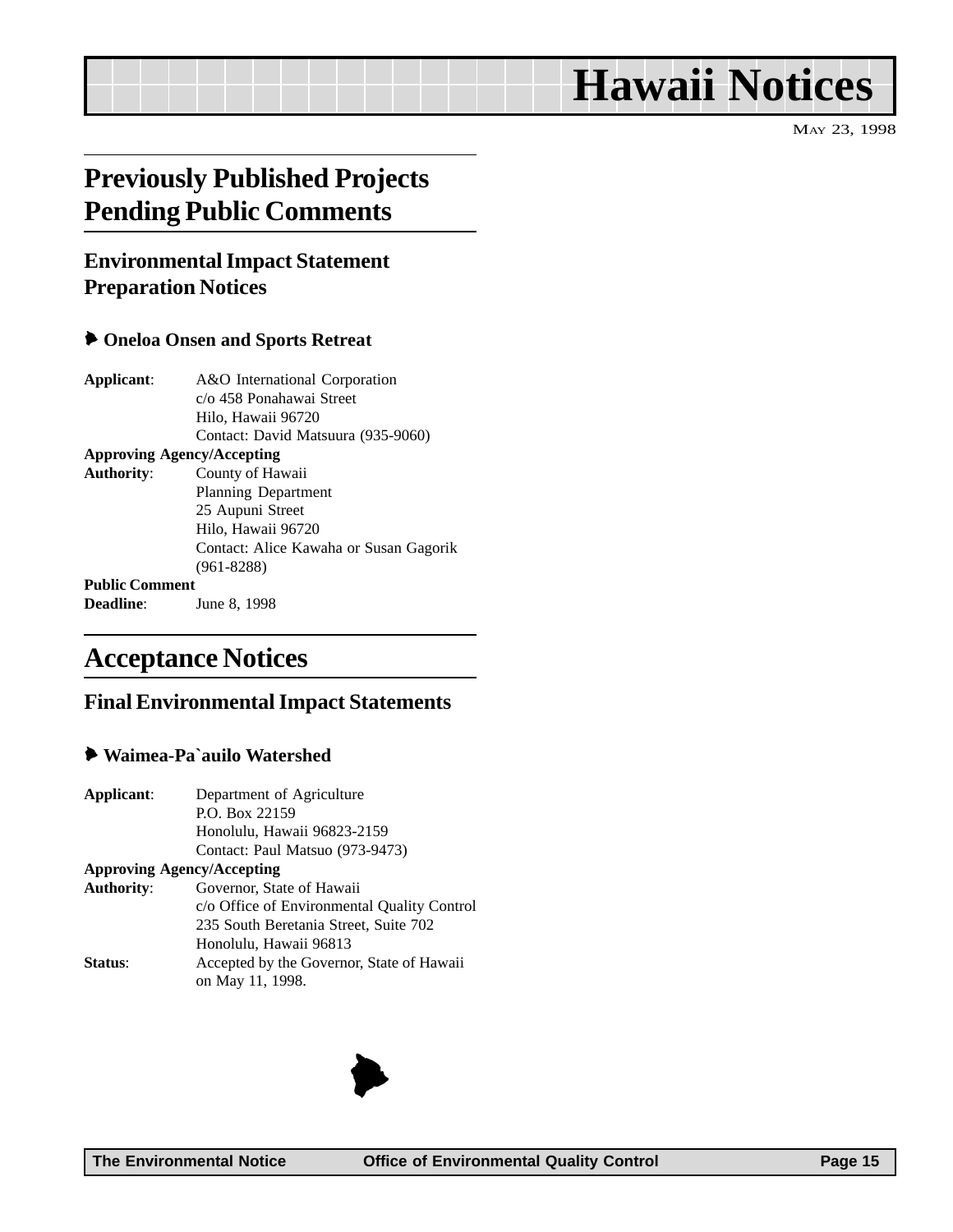# <span id="page-15-0"></span>**Kauai Notices**

MAY 23, 1998

# **Final Environmental Assessments/Findings of No Significant Impacts (FONSI)**

# $\bullet$

**(1) Hawaiian Wildlife Tours**

| District:                         | Various                                  |
|-----------------------------------|------------------------------------------|
| TMK:                              | Various                                  |
| Applicant:                        | Hawaiian Wildlife Tours                  |
|                                   | Box 681                                  |
|                                   | Kilauea, Hawaii 96754                    |
|                                   | Contact: Dr. Carl Berg (639-2968)        |
| <b>Approving Agency/Accepting</b> |                                          |
| <b>Authority:</b>                 | Department of Land and Natural Resources |
|                                   | Division of Forestry and Wildlife        |
|                                   | 1151 Punchbowl Street                    |
|                                   | Honolulu, Hawaii 96813                   |
|                                   | Contact: Edwin Petteys (274-3433)        |
| <b>Public Challenge</b>           |                                          |

| <b>Deadline:</b> | June 22, 1998                          |
|------------------|----------------------------------------|
| Status:          | FEA/FONSI issued, project may proceed. |

The applicant proposes to use state lands on Kauai for commercial hiking tours. The applicant will provide guided hiking tours along established trails within the Na Pali-Kona Forest Reserve, the Na Pali-Kona Forest Preserve, Kokee State Park, Nounou Forest Reserve, Lihue-Koloa Forest Reserve, and the Halelea Forest Reserve. Tours will usually consist of two people and the guide, although a maximum of six clients can be accommodated. No tours will be given on weekends or holidays, as these are peak times of use by local hikers and hunters. To promote environmental education regarding Kauai's unique species, habitats, communities, and ecosystems, and an aesthetic appreciation of Kauai's natural beauty, field lectures will be given regarding the geologic formation of the islands, the development of its ecosystems, and the evolution of its species.

# **Previously Published Projects Pending Public Comments**

## **Draft Environmental Assessments**

**1** (various sites)

#### 7 **Ho'omalu Project**

| County of Kauai Housing Agency<br>4193 Hardy Street<br>Lihue, Hawaii 96766 |
|----------------------------------------------------------------------------|
| Contact: Jim Seitenzahl (241-6812)<br><b>Approving Agency/Accepting</b>    |
| <b>Authority:</b> Same as above.                                           |
| <b>Public Comment</b>                                                      |
| June 8, 1998                                                               |
|                                                                            |

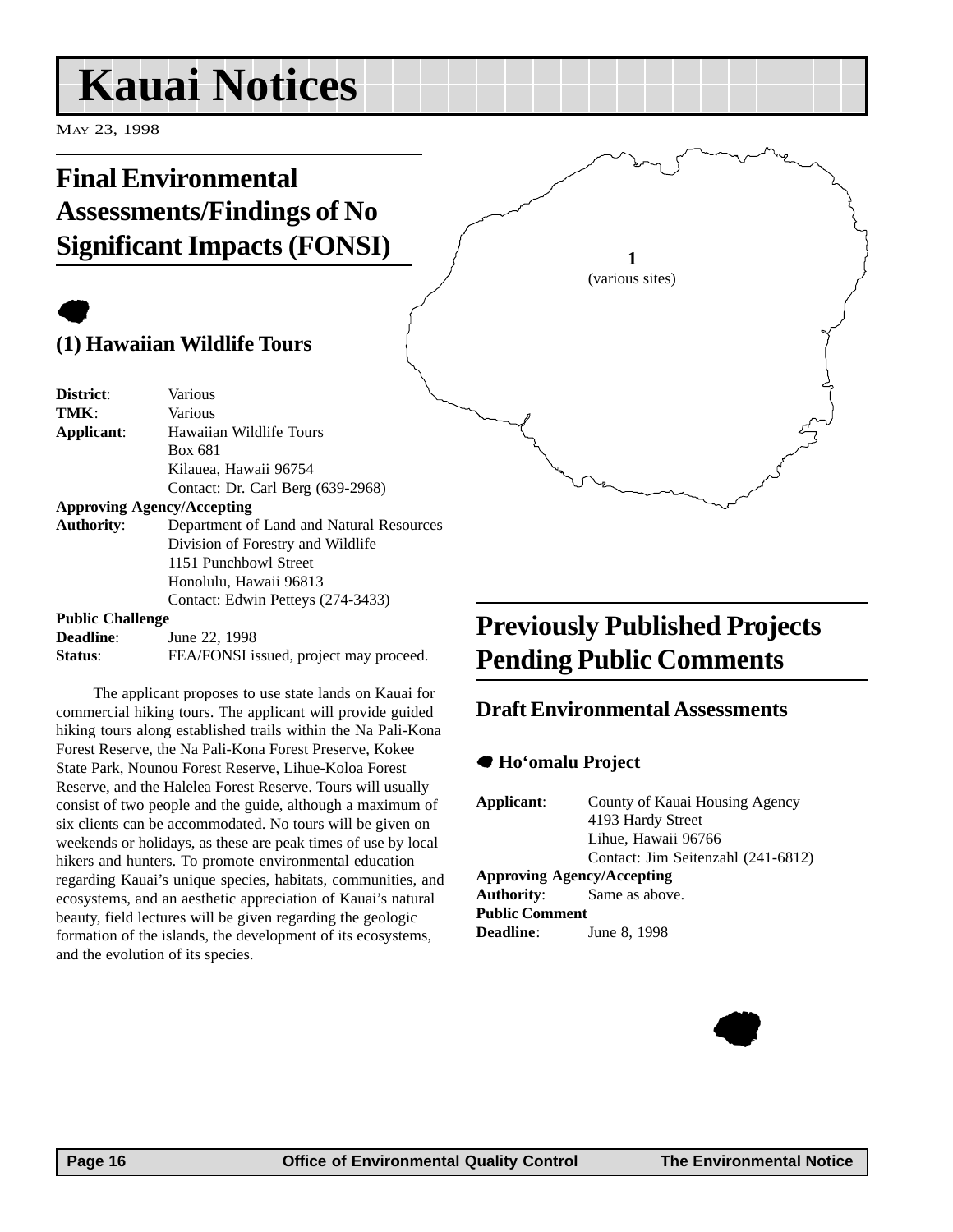<span id="page-16-0"></span>

| <b>Shoreline Notices</b> |
|--------------------------|
|--------------------------|

MAY 23, 1998

### **Shoreline Certification Applications**

Pursuant to §13-222-12, HAR the following shoreline certification applications are available for inspection at the DLNR District Land Offices on Kauai, Hawaii and Maui and at Room 220, 1151 Punchbowl St., Honolulu, Oahu (Tel: 587-0414). All comments shall be submitted in writing to the State Land Surveyor, 1151 Punchbowl Street, Room 210, Honolulu, HI 96813 and postmarked no later than fifteen (15) calendar days from the date of the public notice of the application.

| Case<br>No. | Date<br>Received | Location                                                                                       | Applicant                                                   | Tax Map<br>Key    |
|-------------|------------------|------------------------------------------------------------------------------------------------|-------------------------------------------------------------|-------------------|
| $OA - 671$  | 04/27/98         | Lot 1148, Ld Ct App 677 (Map<br>268), Kailua, Koolaupoko, Oahu<br>(782-G N. Kalaheo Avenue)    | Towill, Shigeoka &<br>Associates, Inc. for<br>Marily Born   | $4 - 3 - 20:12$   |
| $OA - 672$  | 05/07/98         | Waialee Beach Park, Pahipahialua,<br>Koolauloa, Oahu (561 Kamehameha<br>Highway)               | C&C/Dept of Public Works<br>for C&C/Dept of Parks &<br>Rec. | $5 - 7 - 05 : 13$ |
| $KA-121$    | 04/28/98         | Lot 2, Ka L'ae Kiki Subdivision,<br>Kukuiula, Koloa, Kauai (Lawai<br>Beach Road, Koloa, Kauai) | Wagner Engineering<br>Services, Inc. for Mark<br>McCaslin   | $2 - 6 - 12:09$   |

## **Shoreline Certifications and Rejections**

Pursuant to §13-222-26, HAR the following shorelines have been certified or rejected by the DLNR. A person may appeal a certification or rejection to the BLNR, 1151 Punchbowl Street, Room 220, Honolulu, HI 96813, by requesting in writing a contested case hearing no later than twenty (20) calendar days from the date of public notice of certification or rejection.

| Case<br>No. | Date<br>Cert/Rej      | Location<br>Applicant                                                                             |                                                                      | Tax Map<br>Key    |
|-------------|-----------------------|---------------------------------------------------------------------------------------------------|----------------------------------------------------------------------|-------------------|
| $OA-669$    | 05/15/98<br>Certified | Lot 110 (Map 10) Ld Ct App 1095,<br>Kawela, Koolauloa, Oahu (57-320<br>Punaulua Place)            | ControlPoint Surveying,<br>Inc. for Walter B. &<br>Darlene Reinhold  | $5 - 7 - 3:49$    |
| $KA-129$    | 05/15/98<br>Certified | Lot 3, Por of LCAw 7585, Ap 1,<br>Kalihikai, Hanalei, Kauai (Anini<br>Beach Road, Hanalei, Kauai) | Esaki Surveying & Mapping,<br>Inc. for Jacob Bloom, etal             | $5 - 3 - 04 : 34$ |
| $OA - 314$  | 05/15/98<br>Rejected  | Lot 39 of Ld Ct App $616$ ,<br>Lanikai, Koolaupoko, Oahu (1600<br>Mokulua Drive)                  | Towill, Shigeoka &<br>Associates, Inc. for<br>Wholesale Motors, Inc. | $4 - 3 - 01 : 04$ |

# **Pollution Control Permits**

## **Department of Health Permits**

The following is a list of some pollution control permits currently being reviewed by the State Department of Health. For more information about any of the listed permits, please contact the appropriate branch or office of the Environmental Management Division at 919 Ala Moana Boulevard, Honolulu.

| <b>The Environmental Notice</b> | <b>Office of Environmental Quality Control</b> | Page 17 |
|---------------------------------|------------------------------------------------|---------|
|---------------------------------|------------------------------------------------|---------|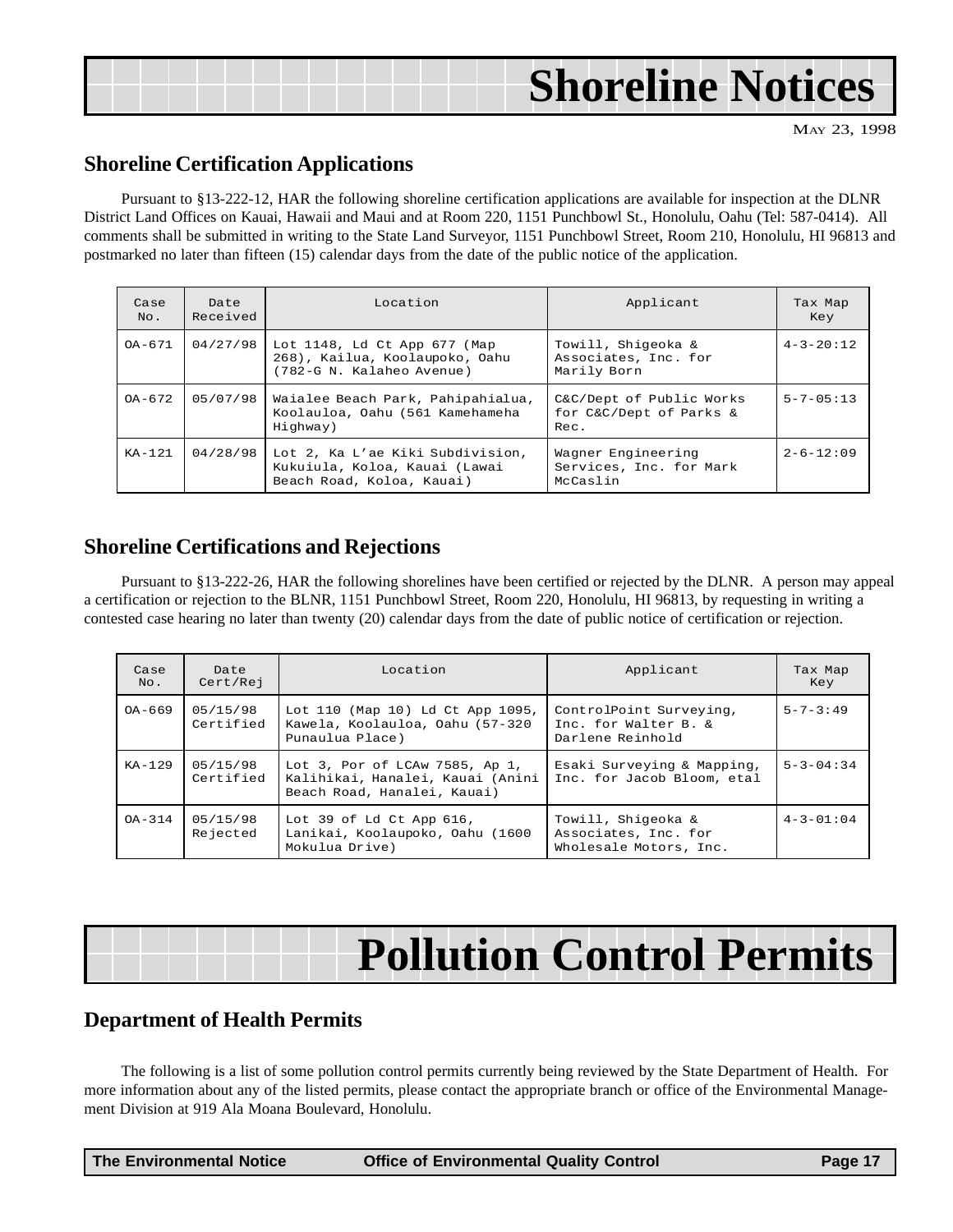# **Pollution Control Permits**

MAY 23, 1998

| Branch &<br>Permit Type                       | Applicant &<br>Permit Number                               | Project Location                                                                    | Pertinent<br>Dates         | Proposed Use                                                         |
|-----------------------------------------------|------------------------------------------------------------|-------------------------------------------------------------------------------------|----------------------------|----------------------------------------------------------------------|
| CAB, 586-4200,<br>Covered Source<br>Permit    | Maui Pineapple<br>Company, Ltd.,<br># 0249-01-C            | 120 Kane Street,<br>Kahului, Maui                                                   | Issued:<br>5/4/98          | Four Diesel Engine<br>Generators and Four<br>Steam Boilers           |
| CAB,<br>Noncovered<br>Source Permit           | $U.S.$ Navy, #<br>$0117 - 01 - N$                          | Beckoning Point, Pearl<br>Harbor, Oahu                                              | Issued:<br>5/4/98          | Five Diesel Engine<br>Generators                                     |
| CAB, Temporary<br>Noncovered<br>Source Permit | Resource<br>Recovery, Ltd.,<br>$# 0420 - 01 - NT$          | Various. Initial<br>Location: Malakole<br>Street, Campbell<br>Industrial Park, Oahu | Issued:<br>5/4/98          | 750 Cubic Yard/Hr.<br>Powerscreen                                    |
| CAB,<br>Noncovered<br>Source Permit           | University of<br>Hawaii, # 0418-<br>$01-N$                 | Waiakea, Hilo, Hawaii                                                               | Issued:<br>5/6/98          | Three Diesel<br>Engines                                              |
| CAB, Covered<br>Source Permit<br>(Minor Mod.) | City and County<br>of Honolulu, #<br>$0215 - 01 - C$       | 91-1501 Geiger Road,<br>Ewa Beach, Oahu                                             | Issued:<br>5/7/98          | Odor Control System                                                  |
| CAB,<br>Noncovered<br>Source Permit           | Transcend,<br>Inc., $\#$ 0387-<br>$01 - NT$<br>(Amendment) | Various Temporary<br>Sites, Oahu                                                    | Amended:<br>5/6/98         | Portable Stone<br>Processing Plant<br>and Diesel Engine<br>Generator |
| CAB,<br>Noncovered<br>Source Permit           | Briggs Pacific<br>Industries, #<br>$0289 - 01 - NT$        | 91-650 Malakole Road,<br>Kapolei, Oahu                                              | Issued:<br>5/5/98          | Bulk Material Ship<br>Unloader and Cement<br>Silo                    |
| CAB,<br>Noncovered<br>Source Permit           | Kauai Marriot<br>Resort and<br>Beach Club,<br>#0415-01-N   | Kalapaki Beach, Lihue,<br>Kauai                                                     | Issued:<br>5/11/98         | Two Steam Boilers                                                    |
| CAB,<br>Noncovered<br>Source Permit           | Hawaiian<br>Cement, # 0252-<br>$02-N/NT$                   | Various. Initial<br>Location: Camp $6,$<br>Puunene, Maui                            | Issued:<br>5/12/98         | Concrete Batch<br>Plants and Diesel<br>Engine Generator              |
| SDWB, 586-<br>4258, UIC                       | Dept. of Public<br>Works, County<br>of Hawaii, UH-<br>2006 | Lanikaula & Manono St.<br>Int, Improvements,<br>Waiakea Houselots,<br>Hilo, Hawaii  | <b>NA</b>                  | Construction of 5<br>New Drywells for<br>Surface Drainage            |
| SDWB, UIC                                     | U.H. Institute<br>for Astronomy,<br># UH-2007              | Inst. for Astronomy,<br>Ph. I, Univ. Park, N.<br>Aohuku St., Hilo,<br>Hawaii        | Comments<br>Due:<br>7/1/98 | Construction of 5<br>New Drywells for<br>Surface Drainage            |
| SDWB, UIC                                     | AOAO Royal Sea-<br>Cliff Club, #<br>$UH-2008$              | 75-6040 Alii Drive,<br>Kailua-Kona, Hawaii                                          | NA                         | Abandonment of 2<br>Unregistered Sewage<br>Injection Wells           |
| SDWB, UIC                                     | Estate of James<br>Campbell, $\#$ UO-<br>1315              | Kahuku Shrimp Co. fka<br>Pac. Sea Farms Inc.,<br>Marconi Rd., Kahuku,<br>Oahu       | NA                         | Abandonment of 3<br>Injection Wells                                  |
| SDWB, UIC                                     | Estate of James<br>Campbell, $\#$ UO-<br>1457              | Kahuku Aquaculture Park<br>Oyster Farm, Marconi<br>Road., Kahuku, Oahu              | <b>NA</b>                  | Abandonment of 6<br>Registered and 3<br>Unregistered Inj.<br>Wells   |
| SDWB, UIC                                     | AOAO Hale<br>Kahanalu, # UK-<br>2009                       | Hale Kahanalu WWTP<br>2550 Kuai Rd., Poipu,<br>Koloa, Kauai                         | NA                         | Registration of One<br>Existing Sewage<br>Injection Well             |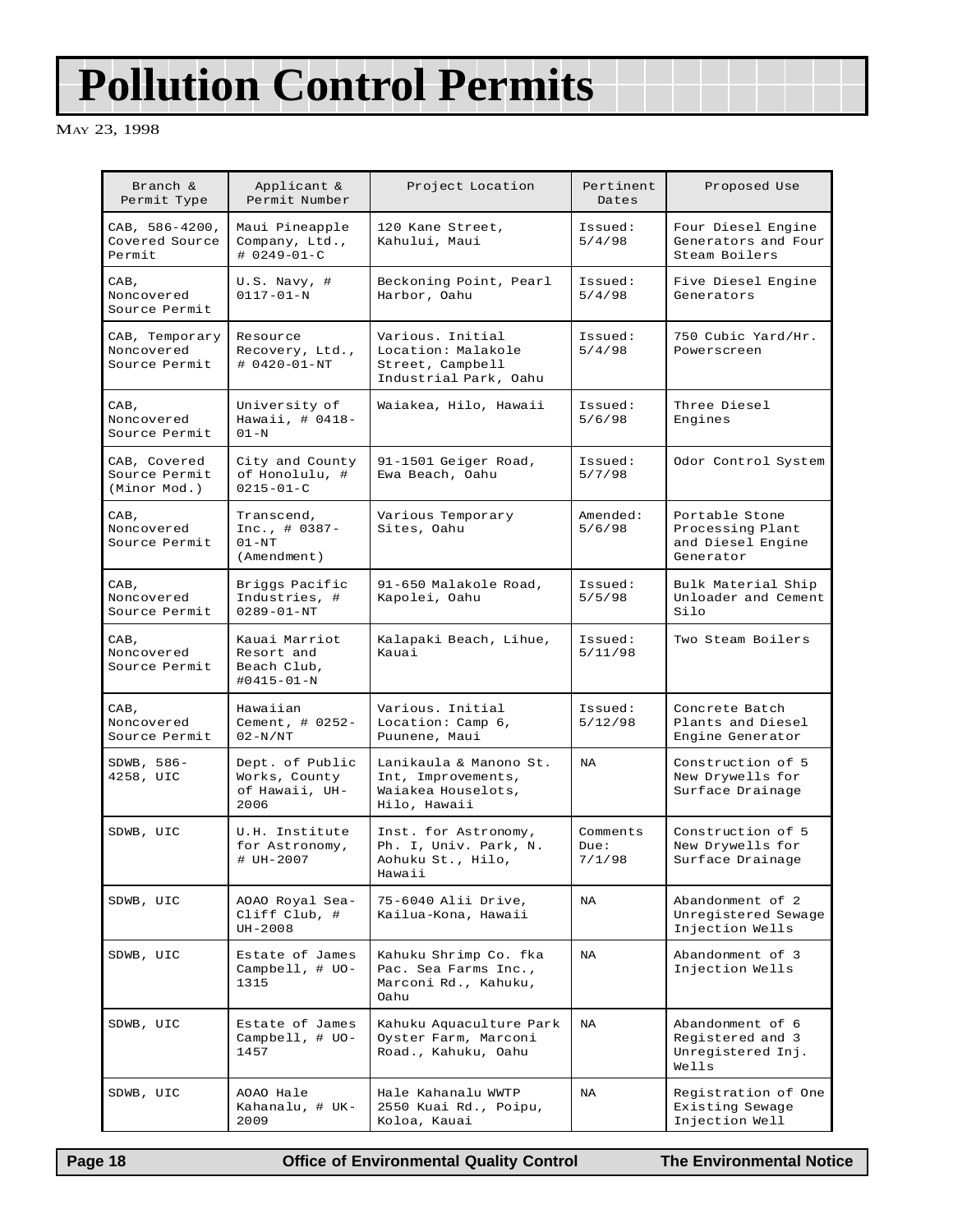# **Conservation District Notices**

MAY 23, 1998

## <span id="page-18-0"></span>**DEPARTMENTAL PERMITS**

Anyone interested in commenting on the following Conservation District Use Application (Departmental Permit) must submit comments to the Department of Land and Natural Resources.

Also, anyone interested in receiving a notification of determination on the subject CDUA must submit a request to DLNR that includes the following information:

1) Name and address of the requester;

2) The departmental permit for which the requester would like to receive notice of determination; and,

3) The date the notice was initially published in the Environmental Notice.

Both comments and requests for notification of determinations must be submitted to DLNR within thirty days from the initial date that the notice was published in the Environmental Notice. Please send comments and requests to:

State of Hawaii Department of Land and Natural Resources Land Division 1151 Punchbowl Street, Room 220 Honolulu, Hawaii 96813

DLNR will make every effort to notify those interested in the subject CDUA; however, the department is not obligated to notify any person not strictly complying with the above requirements. For more information, please contact Lauren Tanaka at 587-0385.



# **Consolidation and Resubdivision of Two Parcels in the Village Pokai Bay Subdivision**

Chapter 343, HRS determination: Exempt

CDUA File No.: OA-2898 (Departmental Permit) Name of Applicant: RYM Waianae Venture Location: Village Pokai Bay Subdivision Lualualei, Waianae, Oahu TMK $\cdot$  8-6-01 $\cdot$  04 and 61 Proposed Action: Consolidation and resubdivision of two parcels into two lots

Applicant's Contact: Bernard Kea (521-7491)



# **Competition for \$2.0 Million in Native Hawaiian Environmental Education Grants Expires June 18, 1998.**

The U.S. Department of Education (USDOE) is seeking native Hawaiian educational organizations or educational entities with experience in developing or operating native Hawaiian programs or programs of instruction in the Hawaiian language, to competitively award some \$2,000,000 to applicants proposing one of the following activities: (1) **TRADITIONAL HAWAIIAN PRACTICES OF SUSTAIN-ABLE WASTE MANAGEMENT**, *including preparing teaching materials and demonstrating the use of native Hawaiian plants and animals for waste treatment and environmental remediation*; (2) **NATIVE HAWAIIAN LANGUAGE REVITALIZATION CURRICULA AND TEACHER TRAINING AND RECRUITMENT ACTIVI-TIES**, *including K-12 language immersion programs, preservice and inservice teacher training programs, and*

*programs designed to increase the number of native Hawaiian teachers*; or, (3) **PRISONER EDUCATION PRO-GRAMS** *that target juvenile offenders and/or youth at risk of becoming offenders*. **THE DEADLINE FOR THE TRANS-MITTAL OF APPLICATIONS IS JUNE 18, 1998**. For more information, call Beth Baggett in Washington, D.C. at (202) 260-5202 (see, 63 F.R. 24908, May 5, 1998).

# **Essential Fish Habitat Meeting**

In our last issue, we reported that the National Marine Fisheries Service (NMFS) met with the public **on May 20, 1998,** regarding essential fish habitat recommendations for the Western Pacific Fishery Management Council for bottomfish, crustaceans, pelagics and precious corals. **PUBLIC COMMENTS ON THESE RECOMMENDA-TIONS MUST BE RECEIVED ON OR BEFORE JUNE 22, 1998**. For details, call NMFS in Honolulu at 973-2940 (see 63 F.R. 24522, May 4, 1998).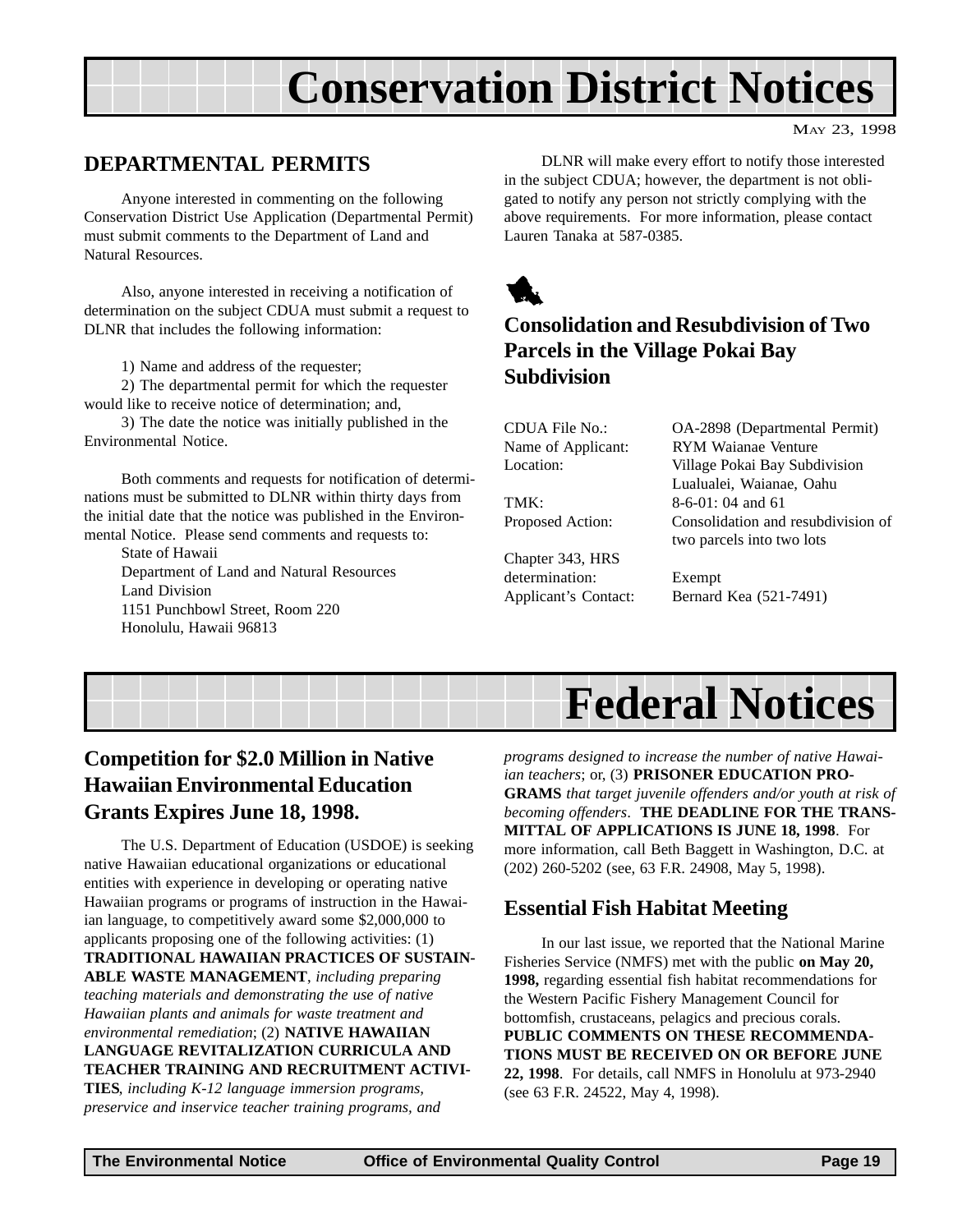# <span id="page-19-0"></span>**Federal Notices**

MAY 23, 1998

## **Precious Corals**

The Western Pacific Fishery Management Council (WPFMC) will have a meeting of its Precious Corals Plan Team **ON JUNE 4, 1998, FROM 9:00 A.M. - 12:00 P.M.** at the National Marine Fisheries Service Honolulu Laboratory, 2570 Dole Street, Honolulu, Room 112. For more information please call 943-1221 (see 63 F.R. 24775, May 5, 1998).

# **Proposed Direct Final Rule on Used Oil and Hazardous Waste**

The U.S. Environmental Protection Agency (EPA) is proposing standards when used oil contaminated with polychlorinated biphenyls (PCBs) is regulated. Notice of intent to file adverse comments on this proposal should have been received by **MAY 20, 1998**, after which adverse comments need to be filed by **JUNE 5, 1998**. If no notice of intent to file adverse comments was filed by May 20 and no adverse comments are received by **JUNE 5, 1998**, the EPA plans to issue a direct final rule which will become effective **JULY 6, 1998** (see, 63 F.R. 24963, May 6, 1998, and 63 F.R. 25006, May 6, 1998).

## **Permit to Relocate Eggs of** *Eretmochelys imbricata***, Maui Hawksbill Sea Turtles**

The U.S. Fish and Wildlife Service (FWS) announced that Hawai'i Wildlife Fund, La'ie, Hawai'i has applied (Permit Application No. 829250) to relocate eggs of the

hawksbill sea turtle (*Eretmochelys imbricata*) in conjunction with scientific research on the island of Maui, for the purpose of enhancing their survival. **WRITTEN COMMENTS ON THIS PERMIT APPLICATION MUST BE RECEIVED ON OR BEFORE JUNE 10, 1998** (see 63 F.R. 25867, May 11, 1998).

# **Critical Habitat is Low Priority in New Listing Guidance for Endangered/ Threatened Species**

**EFFECTIVE MAY 8, 1998**, the U.S. Fish and Wildlife Service (FWS) has new final guidance for prioritizing listing actions conducted under the Endangered Species Act during fiscal year 1998. The guidance was prepared because serious backlogs still exist. The following tasks are listed in order of highest to lowest priority: (1) Processing emergency listing rules for any species determined to face a significant and imminent risk to its well being; (2) Processing final determinations on proposed additions to the endangered or threatened species lists; (3) Processing new proposals to add species to the lists; (4) Processing administrative petition findings to add, delist or reclassify species; (5) processing a limited number of delisting and reclassifying actions; (6) Processing proposed or final designations of critical habitat will be accorded the lowest priority. For more information contact: E. LaVerne Smith, Chief, Division of Endangered Species, U.S. Fish and Wildlife Service, 1849 C Street, NW, Mailstop ARLSQ-452, Washington, D.C. 20240, telephone (703) 358-2171 (see 63 F.R. 25502, May 8, 1998).